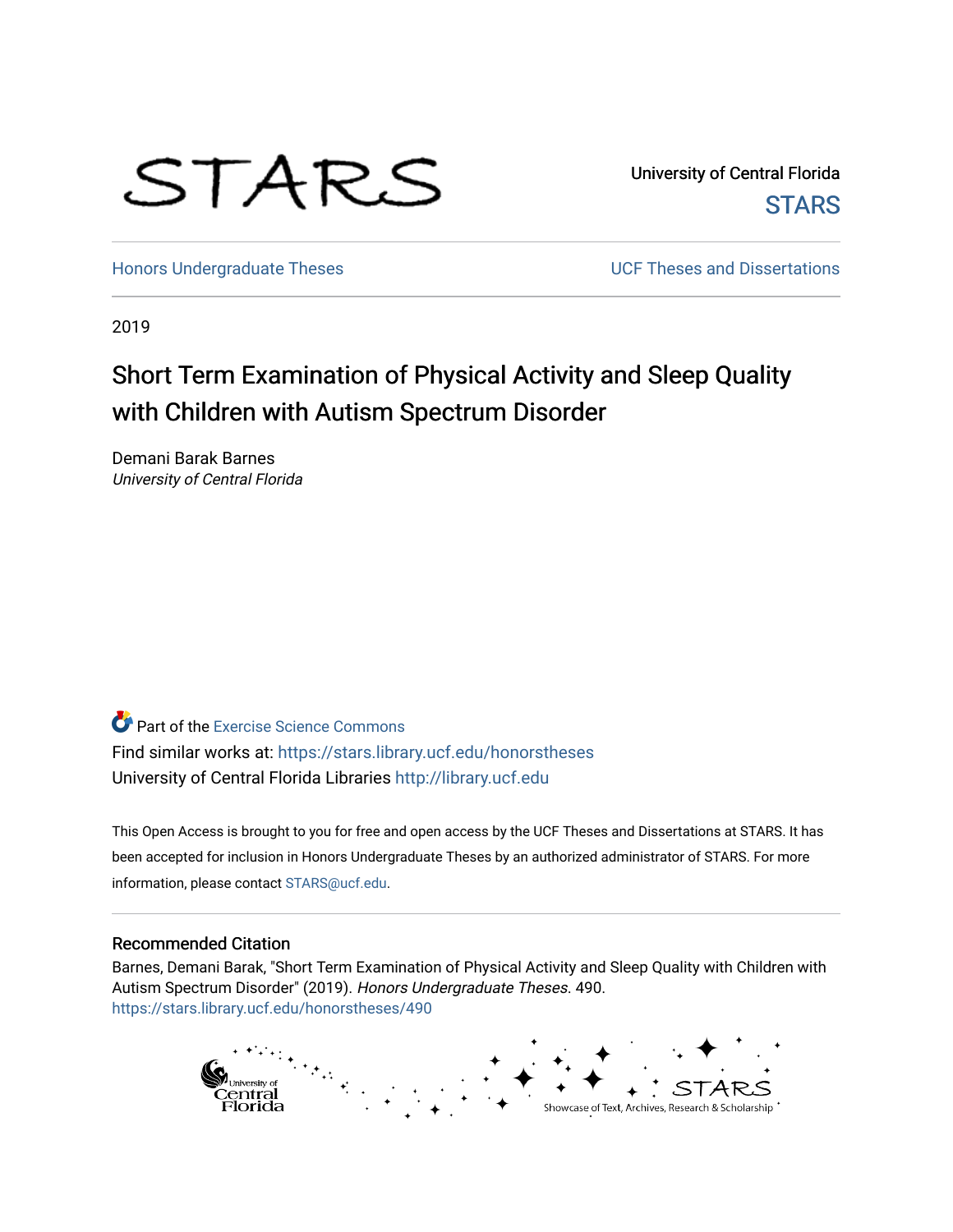## <span id="page-1-0"></span>Short Term Examination of Physical Activity and Sleep Quality with Children

with Autism Spectrum Disorder

by

## DEMANI BARAK BARNES

A Thesis submitted in partial fulfillment of the requirements for the Honors in the Major Program in Sport & Exercise Science in the College of Health Professions and Sciences and in the Burnett Honors College at the University of Central Florida Orlando, Florida Spring Term 2019

Thesis Chair: Jeanette M. Garcia, David H. Fukuda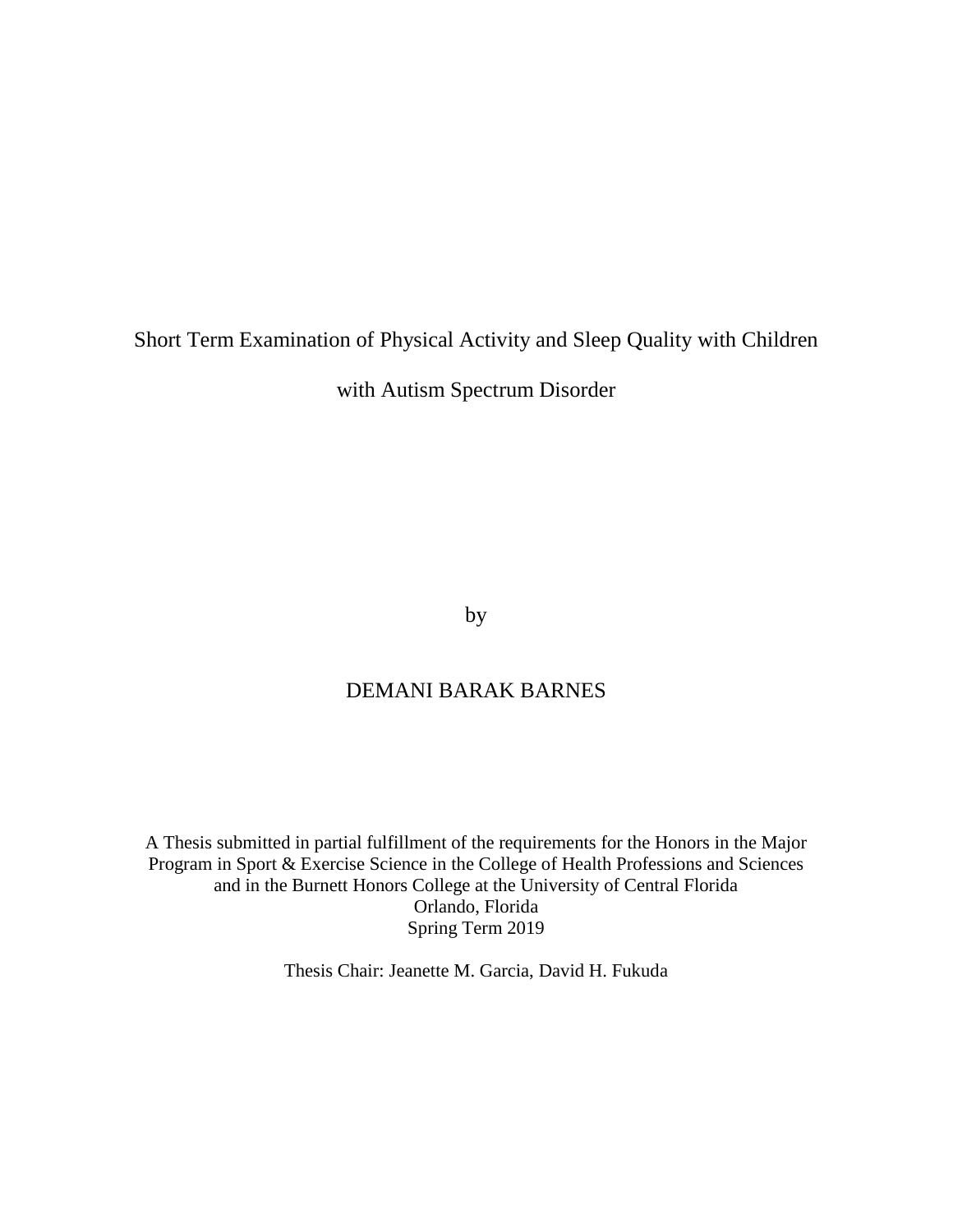© 2019 Demani Barnes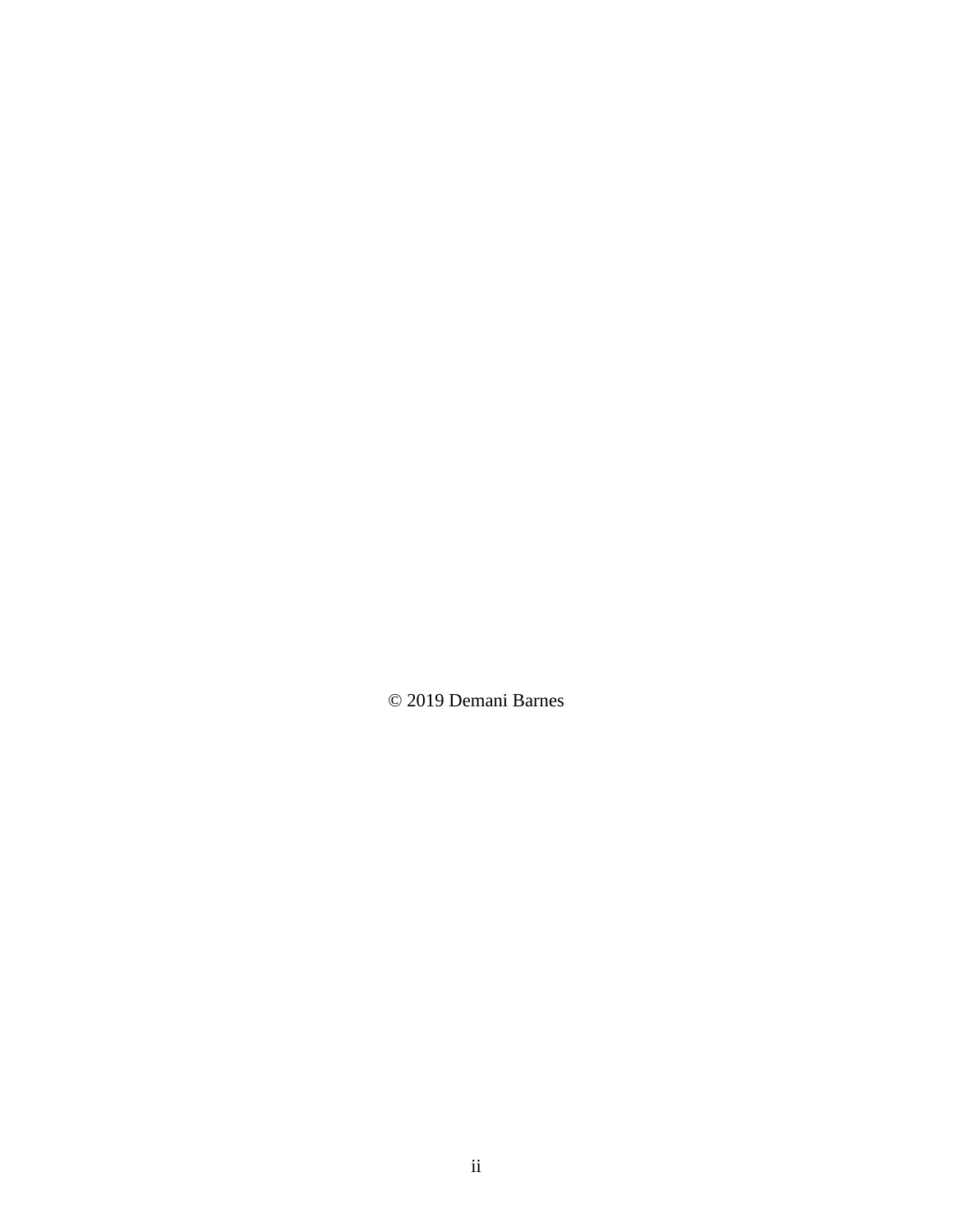## **Abstract**

<span id="page-3-0"></span>Children diagnosed with Autism Spectrum Disorder (ASD) may not be meeting the recommended amounts of physical activity (PA) or obtain a sufficient amount of sleep, however, few studies have objectively compared PA, sedentary behavior, and sleep quality between typically developing (TD) youth, and youth with ASD. Therefore, the purpose of this study was to compare levels of PA, sedentary behavior, and sleep quality between youth with ASD and TD youth. Twenty-three children with ASD and 12 TD children wore the Actigraph GT9X accelerometer over seven days and nights to assess activity and sleep. Youth with ASD had significantly greater levels of sedentary behavior (p=.02), and had less sleep efficiency compared to TD youth (p=.0001). Additionally, TD youth were more likely to achieve the recommended levels of PA compared to youth with ASD ( $p=.003$ ). Results suggest that youth with ASD have poorer health habits compared to TD youth. Interventions should be developed to target health behaviors in youth with ASD.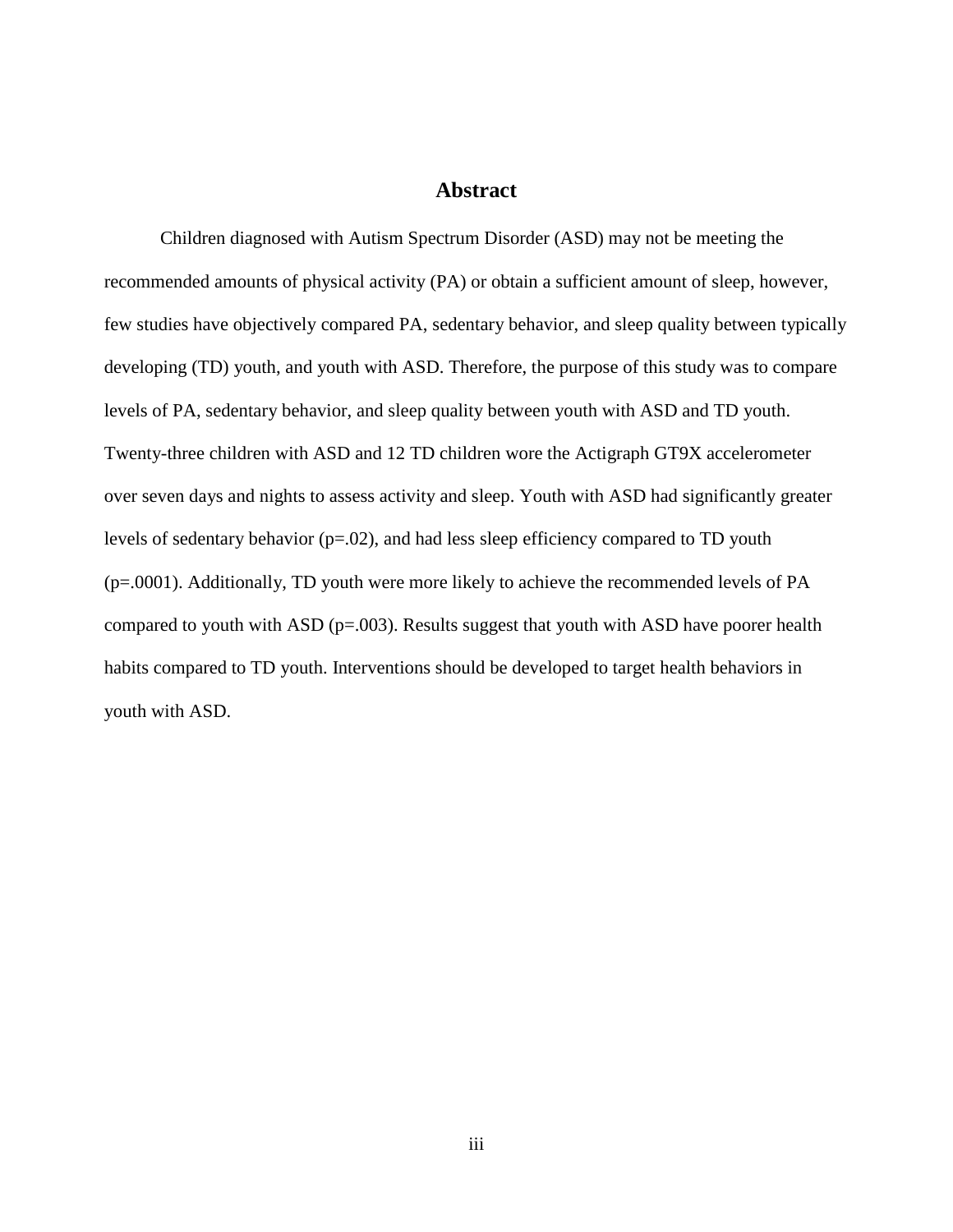## **Dedications**

<span id="page-4-0"></span>To my parents, Dana and Deborah Barnes, thank you for always believing in me; reminding me I could do whatever I set my mind to. The two of you always taught me to be a lover of knowledge and I could never adequately thank you for it. I love you both.

To my family and friends, thank you for encouraging words to always push through the stuff times and setting high standards for me. Your love has meant the world to me and I would have never been able to succeed without your support.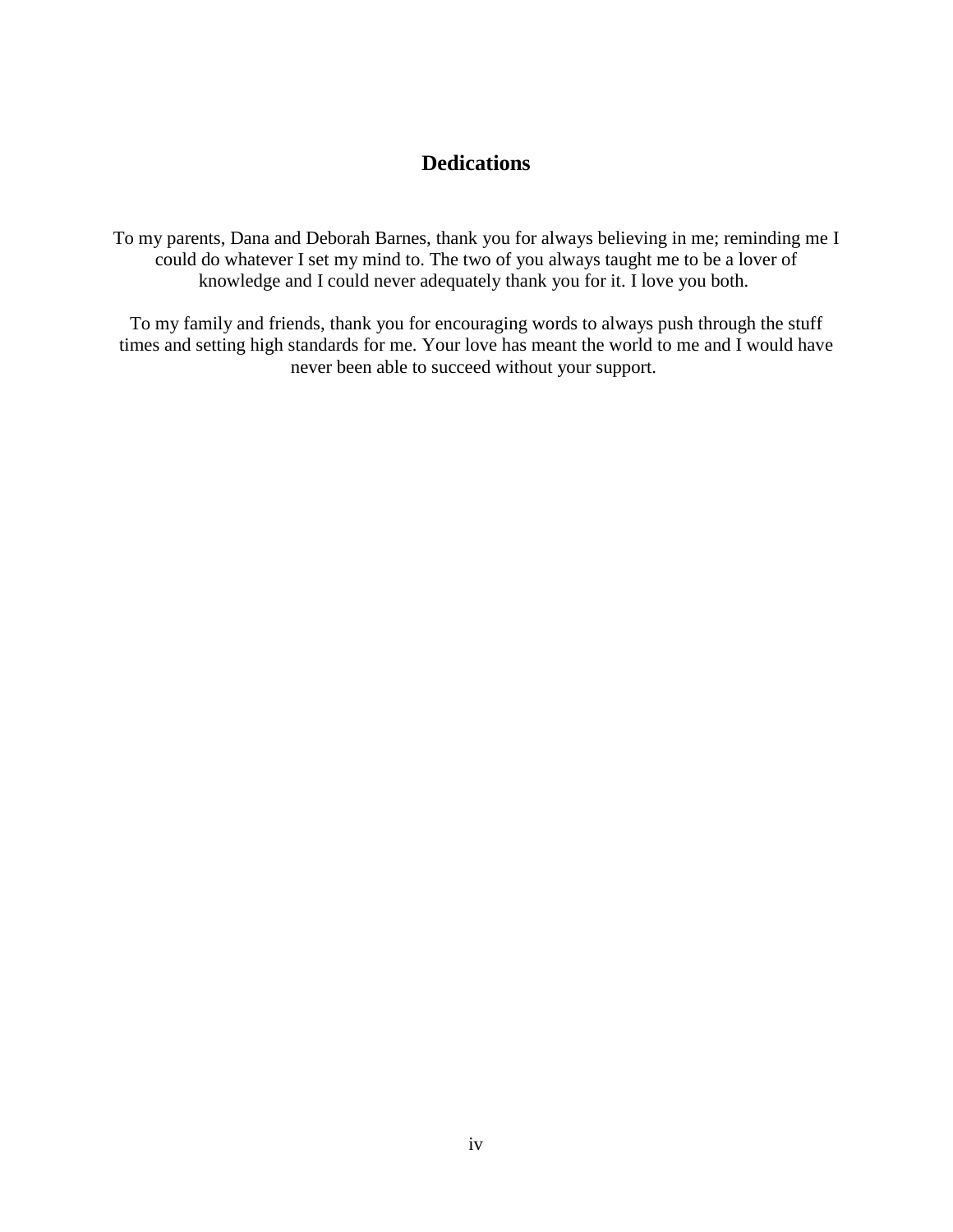## **Acknowledgements**

<span id="page-5-0"></span>To Dr. Jeanette Garcia my committee chair, and Dr. David Fukuda, my committee member, without your knowledge, guidance and encouragement this project would have not been possible. Thank you for reminding me that the obstacles that I may encounter in life is what makes the journey to my destination worthwhile.

Dr. Sherron Killingsworth Roberts: the believer, the cheerleader, thank you for sending me emails that end with smiley faces.

Thank you, the dedicated staff, at the Burnett Honors College for your assistance, patience and belief, that everyone has something important to say.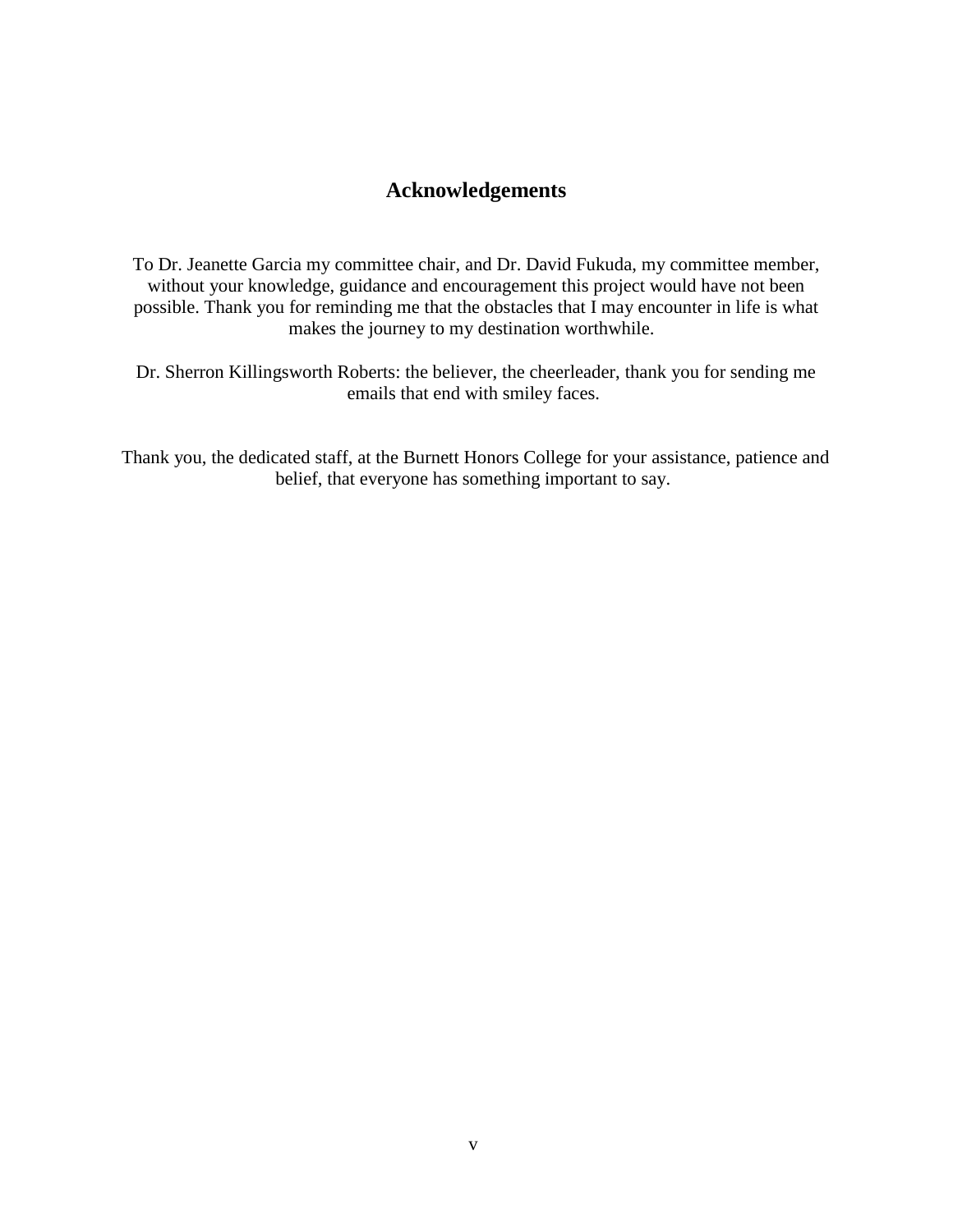## <span id="page-6-0"></span>**Table of Contents**

| Short Term Examination of Physical Activity and Sleep Quality with Children with Autism |
|-----------------------------------------------------------------------------------------|
|                                                                                         |
|                                                                                         |
|                                                                                         |
|                                                                                         |
|                                                                                         |
|                                                                                         |
|                                                                                         |
|                                                                                         |
|                                                                                         |
|                                                                                         |
|                                                                                         |
|                                                                                         |
|                                                                                         |
|                                                                                         |
|                                                                                         |
|                                                                                         |
|                                                                                         |
|                                                                                         |
|                                                                                         |
|                                                                                         |
|                                                                                         |
|                                                                                         |
|                                                                                         |
|                                                                                         |
|                                                                                         |
|                                                                                         |
|                                                                                         |
|                                                                                         |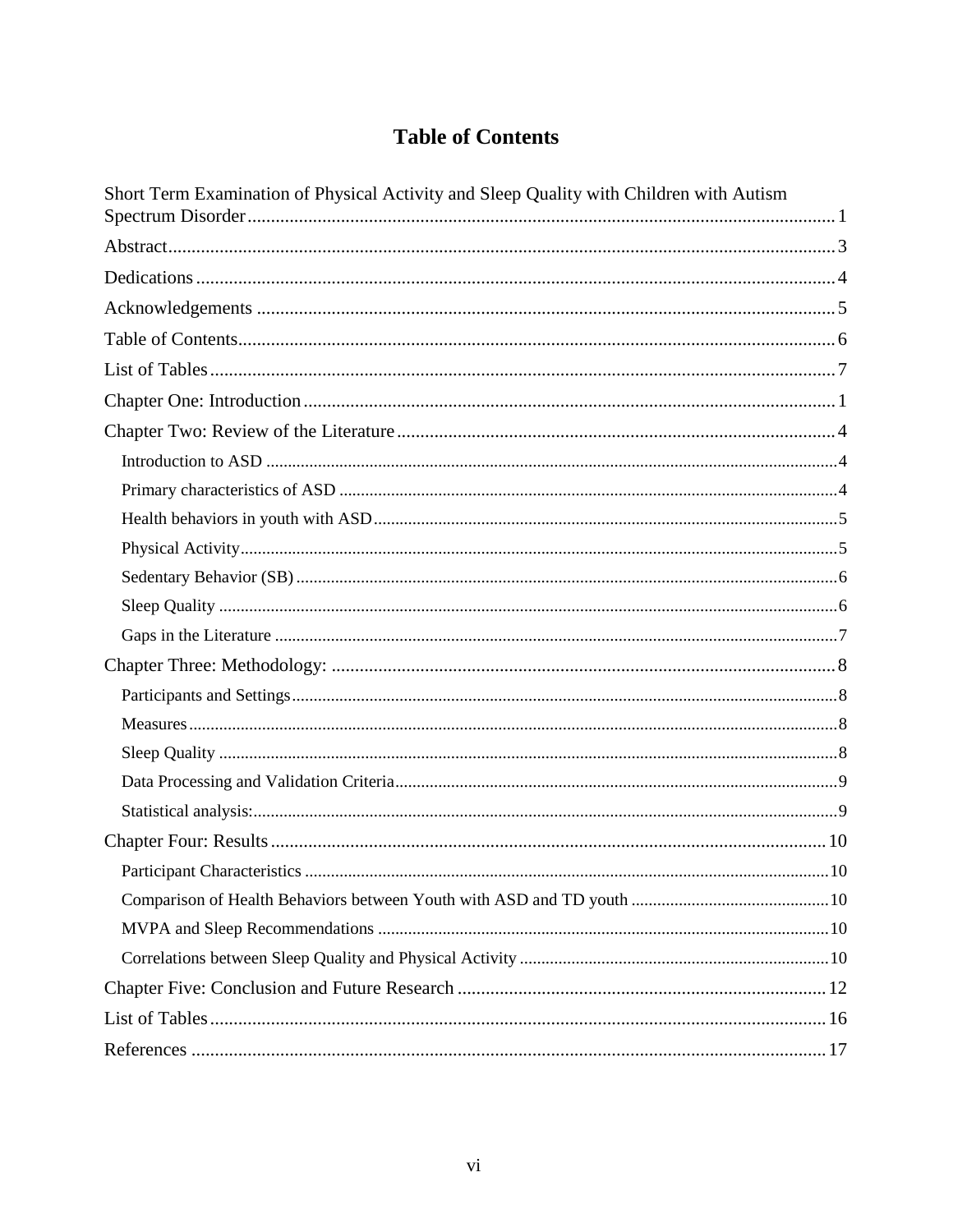## **List of Tables**

<span id="page-7-0"></span>

| Table 1 Displays participant characteristics for both Youth with ASD and TD Children.  16 |  |
|-------------------------------------------------------------------------------------------|--|
| Table 2 Compares Health Behaviors between TD Youth and Youth with ASD.  16                |  |
|                                                                                           |  |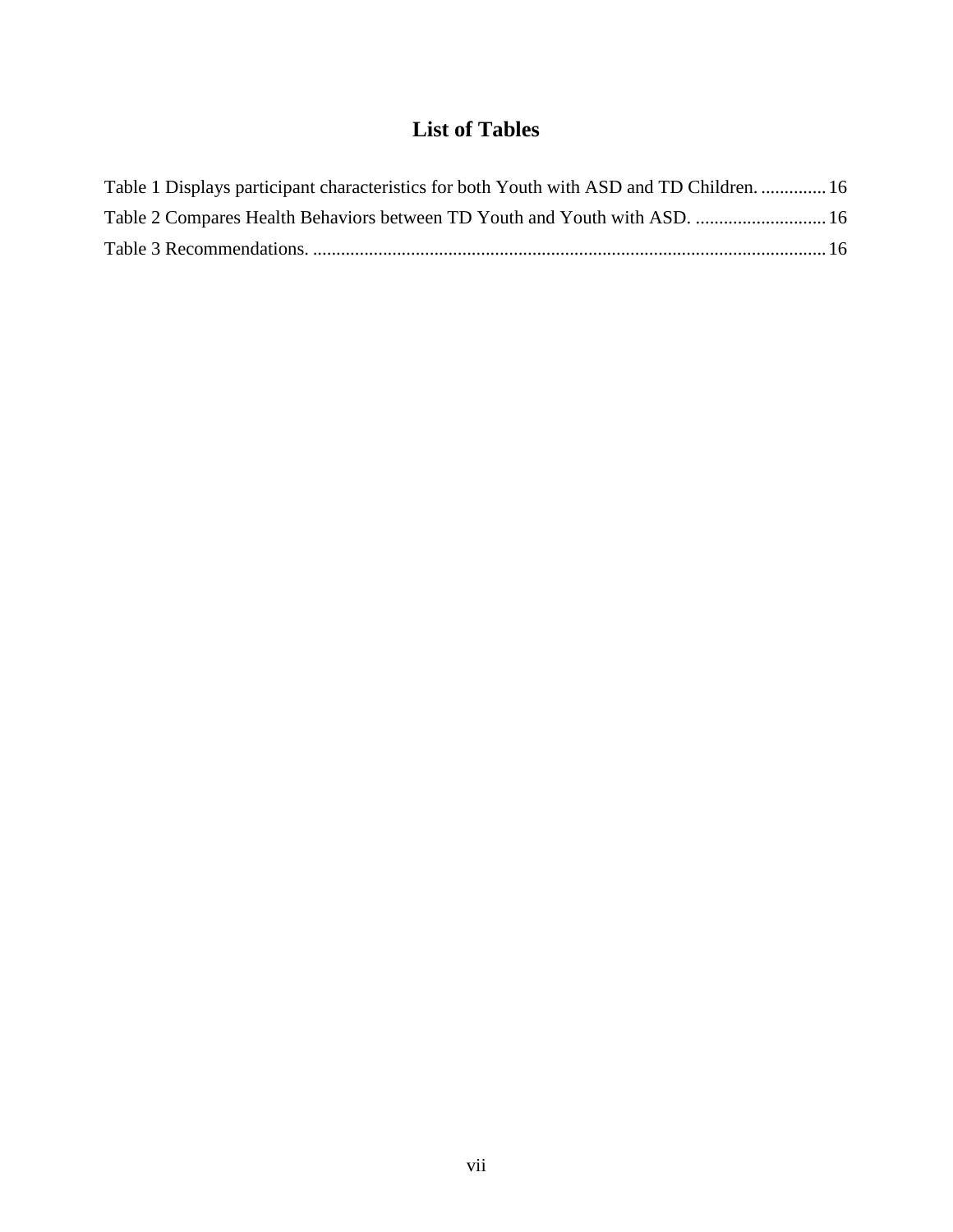## **Chapter One: Introduction**

<span id="page-8-0"></span>Autism Spectrum Disorder (ASD) is a developmental disability characterized by various social, emotional, behavioral, and intellectual deficits (Bremer, Crozier, & Lloyd, 2016). According to the Center for Disease Control and Prevention (CDC), approximately 1 in 59 children in the United States are diagnosed with ASD each year, compared to 1 in 2000 in the 1980's. This increase in prevalence has made ASD the second most often diagnosed developmental disability in the United States (CDC, 2014).

According to the CDC, children should participate in moderate-to-vigorous physical activity (MVPA) for at least 60 minutes per day (CDC, 2018). Despite the known benefits from participation in MVPA, only 21.6% of children ages 6-19 are currently meeting these physical activity (PA) requirements (CDC, 2018). While it appears that engaging typically developing (TD) children in regular physical activity is challenging, it may be even more difficult to engage children with ASD. Previous literature indicates that primary barriers to MVPA include motor control deficiencies (e.g. balance, flexibility, coordination), preference for strict routine (reluctance to try new activities), and difficulty with social interactions (Lang et al., 2010; Bremer et al., 2016). This is particularly concerning, as 50% of children with ASD are overweight or considered to be at risk for becoming overweight (Curtin, Bandini, Perrin, Tybor, & Must, 2005) As a result, children with ASD are more likely to develop cardiovascular disease, diabetes, hypertension, and other adverse health conditions as they enter adulthood (Lang et al, 2010).

In addition to participation in MVPA, the CDC recommends that children ages 6-18 get between 8-12 hours of sleep each night (CDC, 2017). Again, a large proportion (60-70%) of TD children do not meet these recommendations (CDC, 2017). While there is limited research on the percentage of youth with ASD that meet the recommended levels of sleep duration, reports have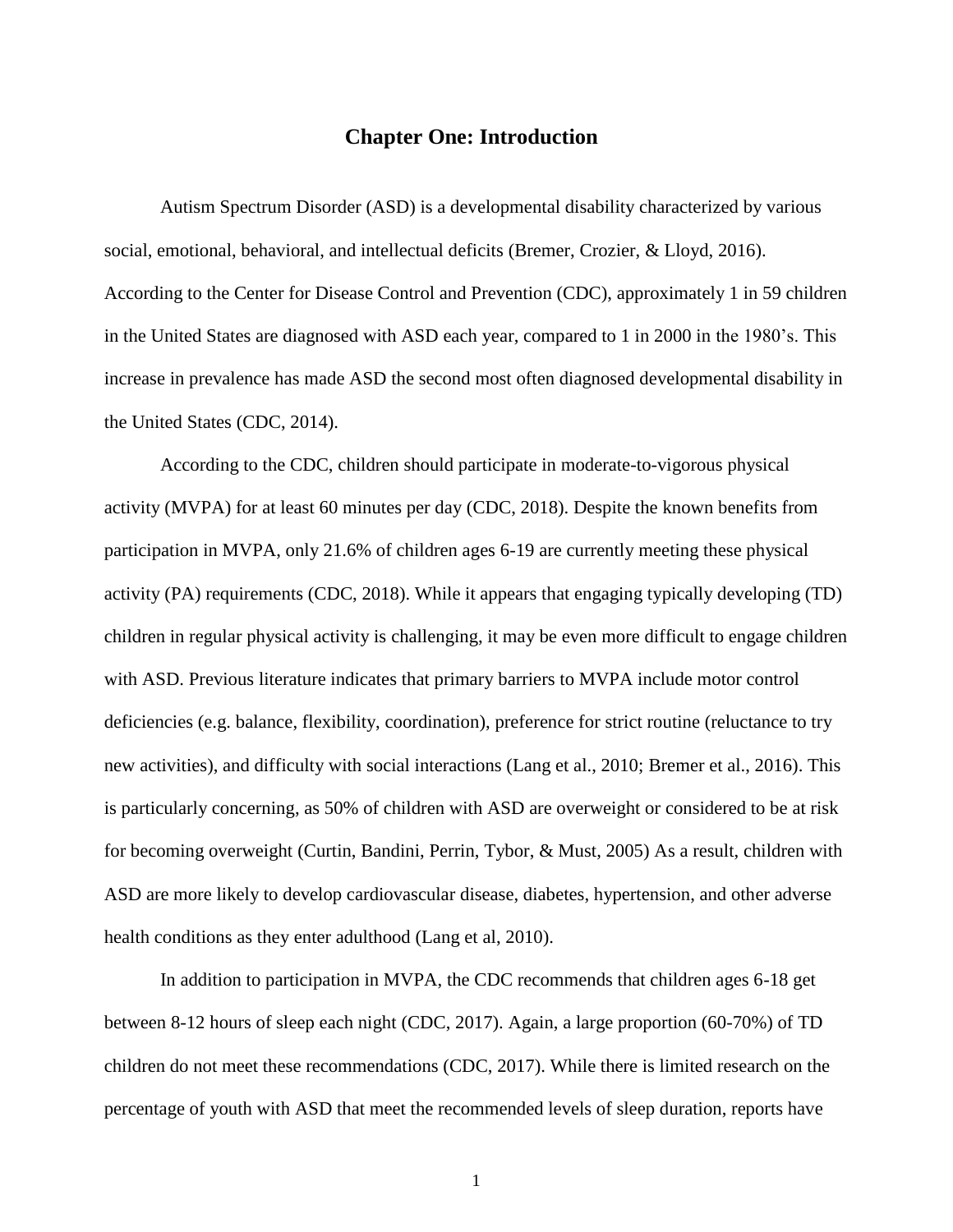indicated that youth with ASD experience a greater amount of sleep disturbances compared to their TD counterparts. In fact, disrupted sleep patterns are one of the most common concurrent diagnoses in children with ASD (Cortesi, Giannotti, Ivanenko, & Johnson, 2010). While TD children may simply not dedicate enough time to sleep, children with ASD may have difficulty falling asleep and staying asleep throughout the night (Cortesi et al., 2010). Inadequate sleep duration, similar to inadequate amounts of PA, is associated with adverse health conditions such as cardiovascular disease, hypertension, diabetes, and obesity (Cappuccio, D'Elia, Strazzullo, & Miller, 2010).

As children with ASD are already at an increased risk for these conditions, it is critical to identify the percentage of youth with ASD who fall short of meeting recommended levels of these health behaviors. Although there have been several studies that have examined MVPA, sedentary behavior, and sleep duration in youth with ASD, the majority of these studies have used child or parent-reported questionnaires (Lang et al., 2010; Arim et al., 2012). Subjective assessment measures, such as parent-reported questionnaires may be problematic, however, as results suggest that such measures may be prone to bias and inaccuracy, due to factors such as social desirability (Goodlin-Jones et al., 2009).

Unfortunately, only three studies have used accelerometers to measures both MVPA and sedentary behavior in this population (Boddy et al., 2015; Tyler et al., 2014; MacDonald et al., 2011), and similarly, few studies have examined objective measures to assess sleep duration and other components of sleep (e.g. sleep efficiency, sleep disruptions). No studies to our knowledge have examined all three health measures (MVPA, sedentary behavior, components of sleep quality) using accelerometers to 1) compare health behaviors of youth with ASD to a control sample of TD children; 2) determine the percentage of youth with ASD and TD youth who meet MVPA and sleep recommendations; and 3) examine associations among MVPA, sedentary behavior, and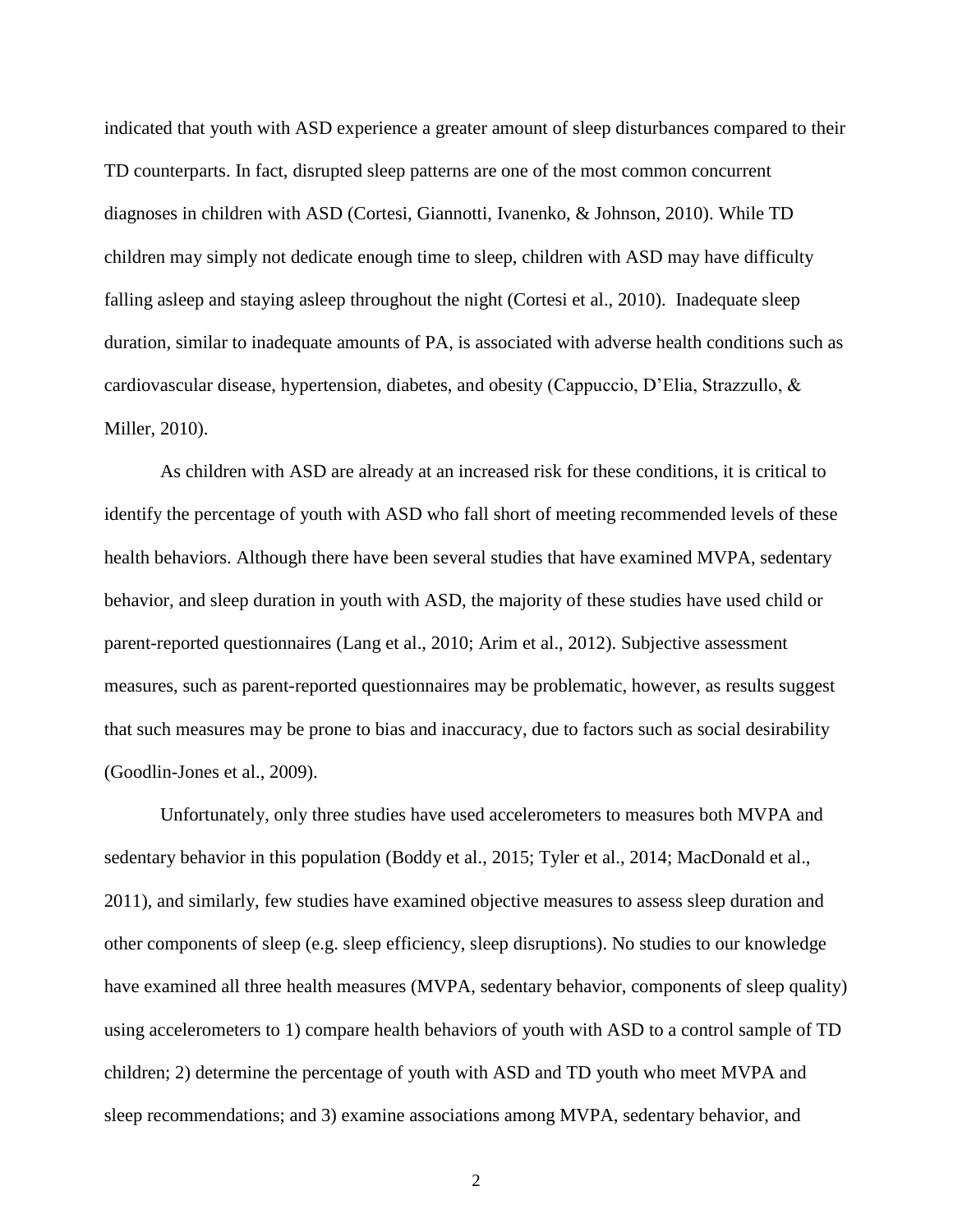components of sleep quality in both samples. Given the evidence of health benefits obtained from participation in MVPA and quality sleep, it is essential to determine the extent that these health behaviors are achieved in youth with ASD in order to provide recommendations for future interventions.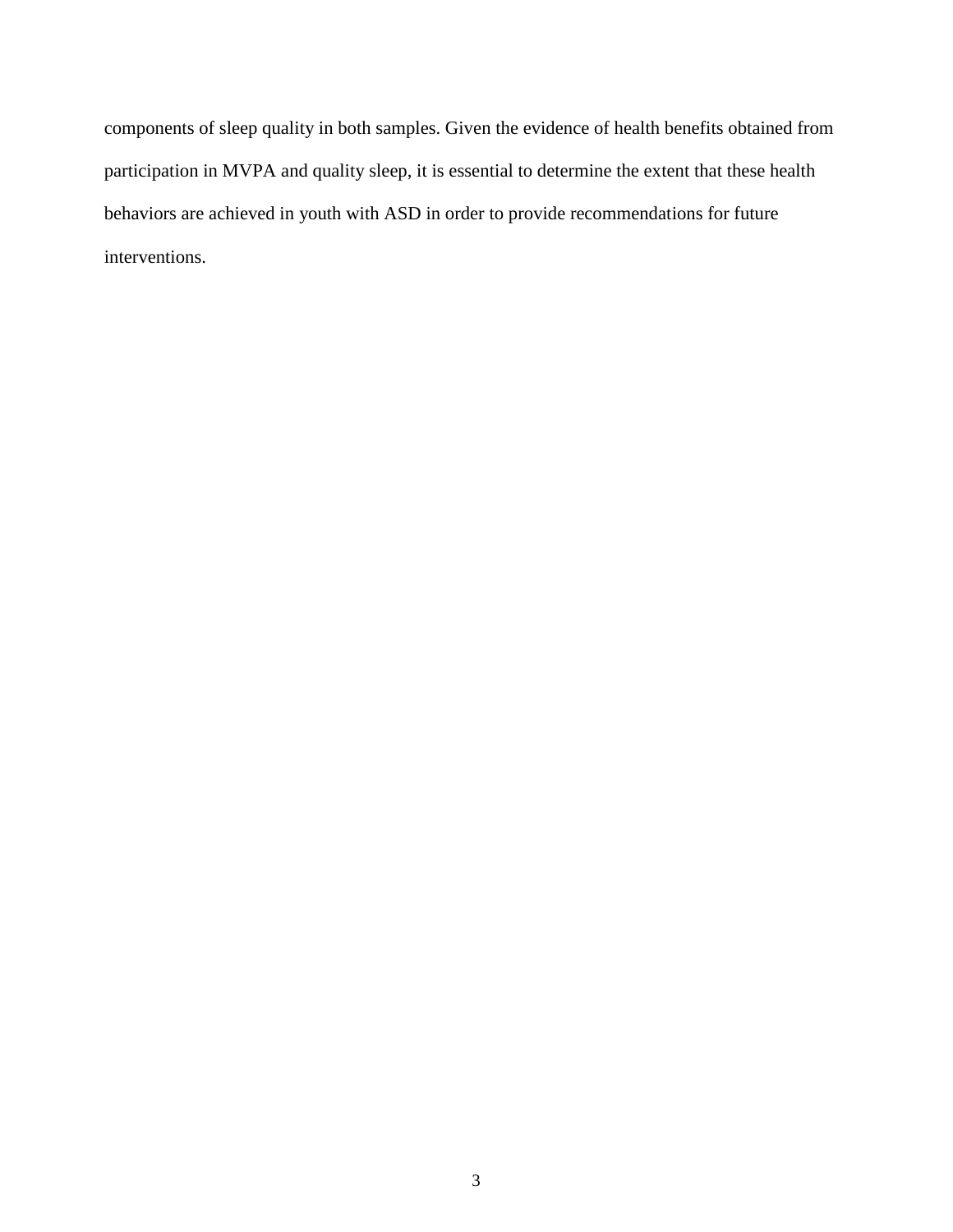## **Chapter Two: Review of the Literature**

#### <span id="page-11-0"></span>**Introduction to ASD**

<span id="page-11-1"></span>Autism Spectrum Disorder (ASD) is a neurodevelopmental disorder characterized by physical, social, cognitive, and behavioral development (CDC, 2015). Primary characteristics of ASD include deficits in communication, difficulties interacting with others, and rigid, repetitive movements (CDC, 2015). Furthermore, children with ASD may exhibit physical impairments, such as difficulties with balance and motor coordination (Fournier et al., 2010; CDC, 2015). As a result, children with ASD may be reluctant to participate or be involved in a range of physical and social activities that likely would likely benefit their overall development (Pan, 2008).

#### **Prevalence Rates of ASD**

Currently, ASD is diagnosed in every 1 in 59 children, which is a substantial increase from the late 1990s, when only 1 in 2000 youth were diagnosed with Autism (CDC, 2018). In terms of gender, males are four times more likely to be diagnosed with ASD compared to females (CDC 2015; Loomes, R., Hull, L., & Mandy, W. P., 2017). According to Morbidity and Mortality Weekly Report (MMWR) results also shows prevalence estimates were higher for White/ Caucasian children compared to Black/African American children. Both groups were more likely to be identified with ASD compared with Hispanic children (CDC, 2018).

### **Primary characteristics of ASD**

<span id="page-11-2"></span>As previously mentioned, the two core characteristics of ASD are impairments in communication and social interaction (Bremer et al., 2016). Other characteristics of this disorder may vary among individuals, which may include inflexible or rigid tendencies, stereotypic/repetitive behaviors (e.g. hand-flapping, rocking), chronically high levels of anxiety, hypersensitivity to sensory input (e.g. loud noises, bright lights), aggressive or self-harming action, and deficits in physical function (e.g. lack of balance and coordination) (Bremer, Crozier, & Lloyd, 2016; Miles, 2011). Again, it is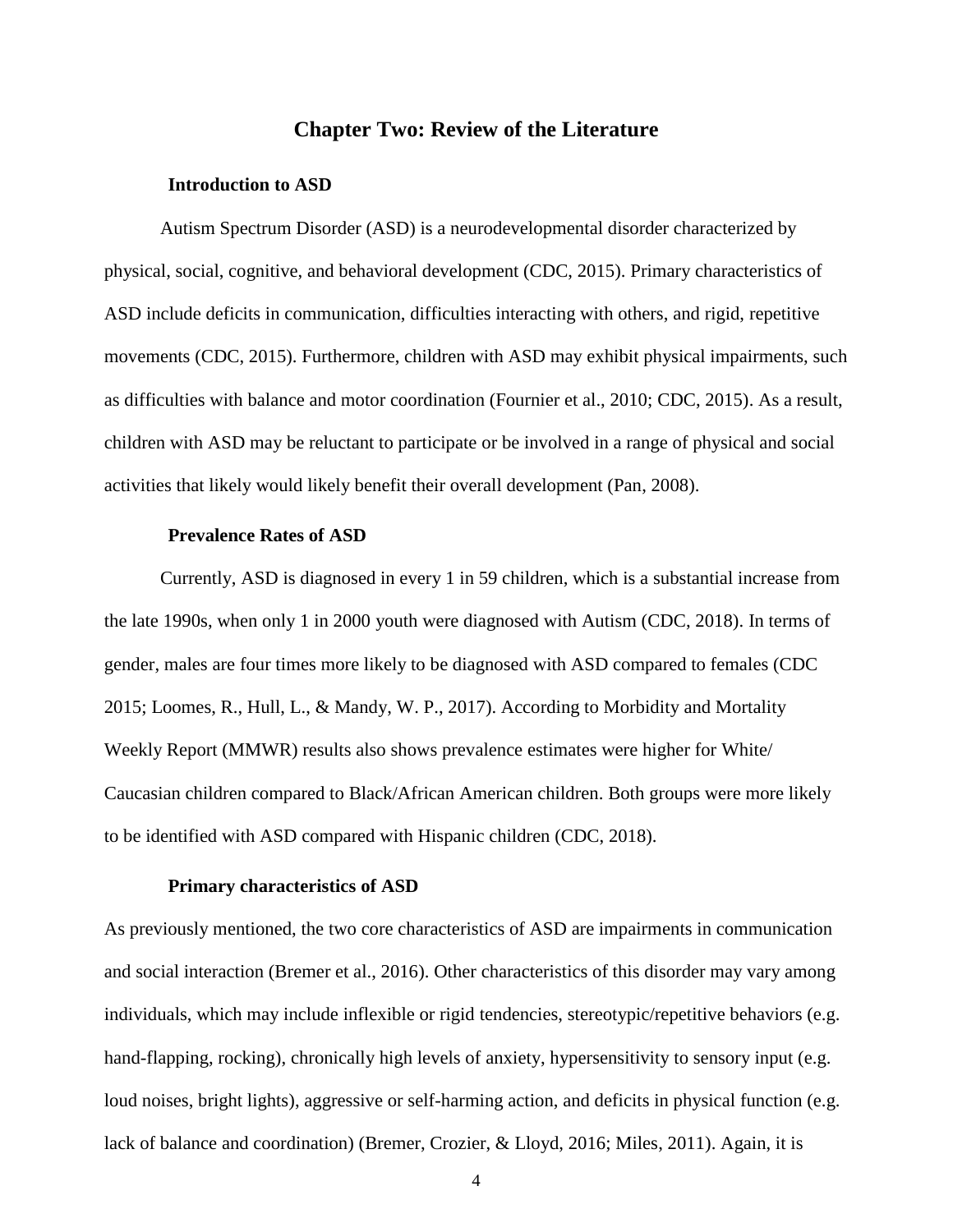critical to note that the presence and severity of these behaviors and characteristics will differ by individual, which could possibly make health interventions for this population challenging.

#### **Health behaviors in youth with ASD**

<span id="page-12-0"></span>The characteristics of ASD may significantly impact activities of daily living and overall quality of life for both children with ASD and their families (Srinivasan, Pescatello, & Bhat, 2014). Additionally, these characteristics may be linked with poor health behaviors, such as low levels of moderate-to-vigorous physical activity (MVPA), sedentary behavior (SB), and sleep quality (Jones et al., 2017; Malow et al., 2016). In fact, prior studies have demonstrated that youth with ASD typically accumulate lower amounts of MVPA, spend greater time engaged in sedentary behaviors, and are more likely to experience disrupted sleep patterns compared to their typically developing (TD) peers (Sounders 2009; Jones et al., 2017; Mangerud et al., 2014). As each health behavior carries its own health risks, the following sections will focus on each health behavior individually.

#### **Physical Activity**

<span id="page-12-1"></span>Physical Activity (PA) is defined as movement of the human body that requires energy expenditure (CDC, 2018). According to the CDC, it is recommended that children and adolescents engage in a minimum of 60+ minutes of moderate to vigorous physical activity (MVPA) on all or most days of the week (CDC, 2018). MVPA has been linked to numerous physical and psychosocial health benefits in both TD youth and youth with ASD (CDC, 2015). Such physical benefits include, decrease in the risk of obesity, increased aerobic capacity, improved gross motor functions, and a reduction in symptoms of anxiety and depression (CDC, 2015; Kohl, H. W. & I., 2013). Although evidence strongly suggests that MVPA is beneficial to all youth, participation in MVPA may have particular benefits for youth with ASD (Kohl, H. W. & I., 2013). Youth diagnosed with social/ emotional/ behavioral disorders, such as ASD, often have impairments in balance, motor coordination, and difficulty with communication and social interaction, are at an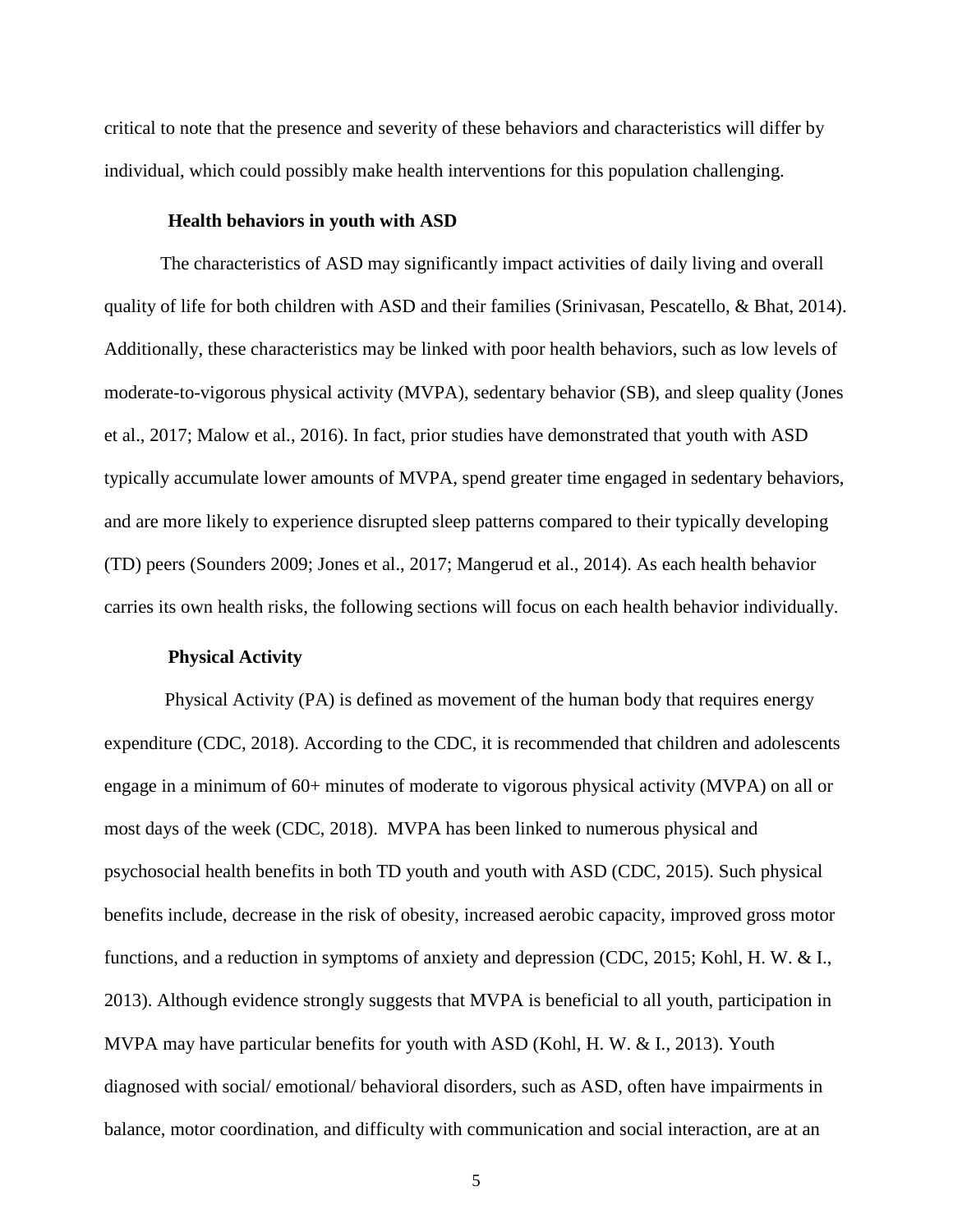increased risk of obesity (Jones, et al., 2017). For these youth, participation in MVPA may be even more crucial than in TD children, given the link between PA and improved social and physical outcomes (Kohl, H. W. & I., 2013). For example, youth with ASD tend to demonstrate low amounts of self-efficacy for MVPA, however, participation in MVPA may improve self-efficacy in this population, thus further promoting ongoing participation in MVPA (Kohl, H. W. & I., 2013).

#### **Sedentary Behavior (SB)**

<span id="page-13-0"></span>Sedentary behavior (SB) refers to activities that require minimal body movement, and typically involve sitting or a wide range of purposes (work, driving, screen-time) (Must et al., 2005; Zabinsky et al., 2007). In addition to being behaviorally distinct from PA, evidence in TD populations suggests that high levels of PA may not protect youth from the adverse risk factors that are associated with high levels of SB (Costigan et al., 2013). A child with ASD who accumulates high levels of sedentary behavior is 40% more likely to be obese than youth with ASD who have lower amounts of sedentary behavior (Wrights, 2015). Interestingly, the studies comparing levels of SB between TD youth and youth with ASD have been mixed (Jones et al., 2017). For example, a study by Chonchaiya et al. (2011), found that children with ASD accumulated greater amounts of screen time (4.6 vs. 2.6 hours/day) and fewer complied with the screen time recommendations of 2 hours or less per day (6% vs 44%) compared to their TD counterparts. In contrast, Dreyer Gillette et al. (2015) found that a significantly higher percentage of children with ASD (19.8%) reported to never use a computer/cell phone/hand held video games/other electronic devices compared to their TD peers (8.7%). It should be noted, however, that the majority of these studies utilized self-report or parent reported measures of SB, which are prone to error through recall bias and social desirability (Goodlin-Jones et al., 2009).

### <span id="page-13-1"></span>**Sleep Quality**

Sleep quality is made up of several indicators of sleep, including total nightly sleep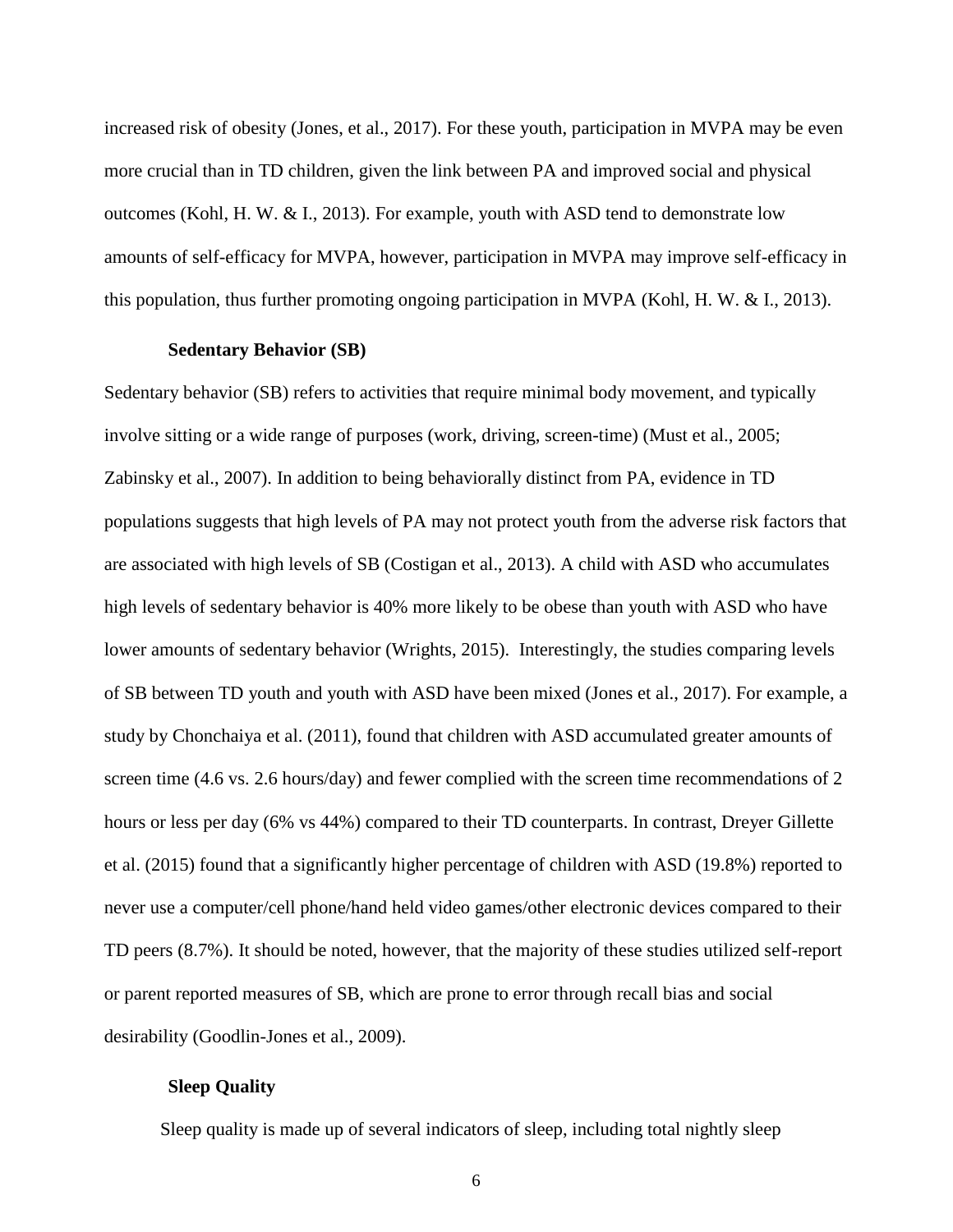duration and sleep efficiency (percentage of time asleep/total time in bed). Previous research demonstrates that sufficient sleep is associated with greater physical, mental, and social functioning in TD youth (Gregory & Sadeh, 2012). The CDC recommends that children ages 6-18 get between 8-12 hours of sleep each night (CDC, 2017). Despite the benefits of sufficient sleep, a large proportion (60-70%) of TD children did not meet these recommendations (CDC, 2017). Unfortunately, these percentages were even worse for youth with ASD with studies indicating that as many as 88% of youth with ASD may experience disrupted sleep patterns, with insomnia being the most common complaint (Cortesi, Giannotti, Ivanenko, & Johnson, 2010). Sleep quality in youth with ASD may be negatively affected by factors such as high anxiety levels and dysregulated circadian rhythm (Cortesi, Giannotti, Ivanenko, & Johnson, 2010). The US National Sleep Foundation has identified youth with ASD as one of the highest priority populations for sleep research and treatment (Mindell et al., 2006). Similar to MVPA participation, sleep disturbances in youth with ASD have been linked with poor academic performance, impaired motor skills, and greater severity of ASD-related symptoms (Cortesi Giannotti, Ivanenko, & Johnson, 2010; Souders et al., 2009).

#### **Gaps in the Literature**

<span id="page-14-0"></span>Although previous research confirms that youth with ASD display lower amounts of minutes of MVPA, and poorer sleep quality compared to TD youth, several gaps in the literature have been identified. First, while there have been over a dozen of articles that have examined SB in youth with ASD, only three of these studies utilized objective measure to assess activity levels, and none of these studies compared these results with TD youth (Boddy et al., 2015; Tyler et al., 2014; MacDonald et al., 2011). Furthermore, no found studies, have compared all three health behaviors between TD youth and youth with ASD; as well as examining the relationship among these three health behaviors with both populations.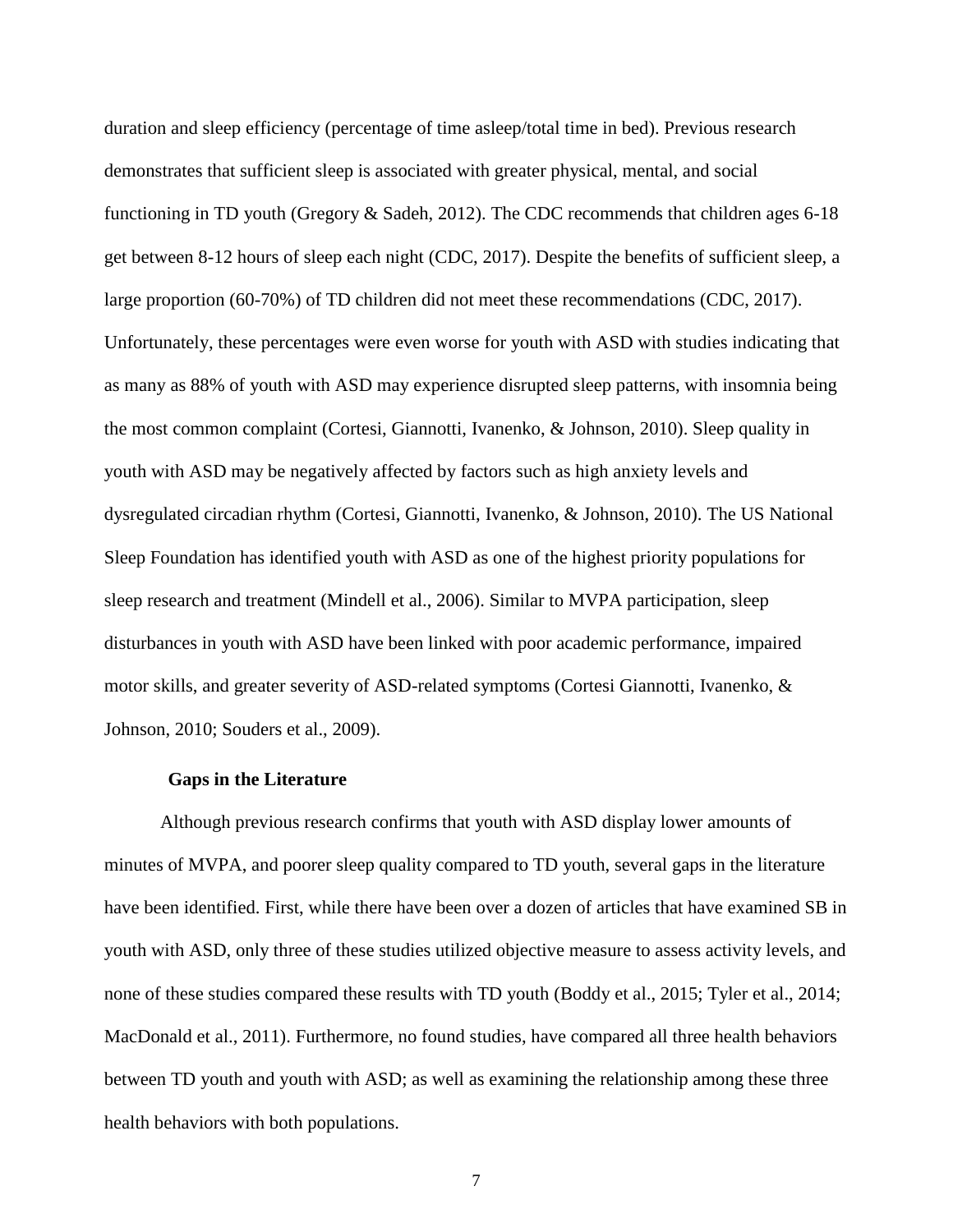## **Chapter Three: Methodology:**

#### <span id="page-15-0"></span>**Participants and Settings**

<span id="page-15-1"></span>A total of 23 youth with ASD and a comparison sample of 17 TD youth were recruited for the current study. Youth were recruited from schools located in the Central Florida area, and the Center for Autism and Related Disabilities (CARD). Investigators presented the study details to parents at a parent meeting, where interested parents could ask questions and were provided a parent consent form to sign and return.

#### **Measures**

<span id="page-15-2"></span>Physical activity was assessed using the ActiGraph GT9X accelerometers (ActiGraph Inc, Pensacola FL). The ActiGraph can detect normal human motion while filtering out highfrequency vibrations that would artificially increase movement data and has been validated for use in children and adolescents in laboratory and field studies (Troiano et al., 2008). Through the use of a specialized software, ActiLife (ActiGraph, Inc.), activity counts were averaged into 1 minute epochs and validated cut-point criteria were applied to the activity counts to calculate minutes per day participants spend in moderate to vigorous physical activity (MVPA) and sedentary behavior (Evenson, Catellier, Gill, Ondrak, & McMurray, 2008). According to the algorithm developed by Evenson et al (2008), activity counts per minute that were > 2296 were classified as "MVPA", and activity counts per minute < 100 were classified as "sedentary time". MVPA was further dichotomized to indicate whether participants met the daily PA recommendations of ≥ 60 minutes.

#### <span id="page-15-3"></span>**Sleep Quality**

The ActiGraph device also measured total sleep duration, defined as the average minutes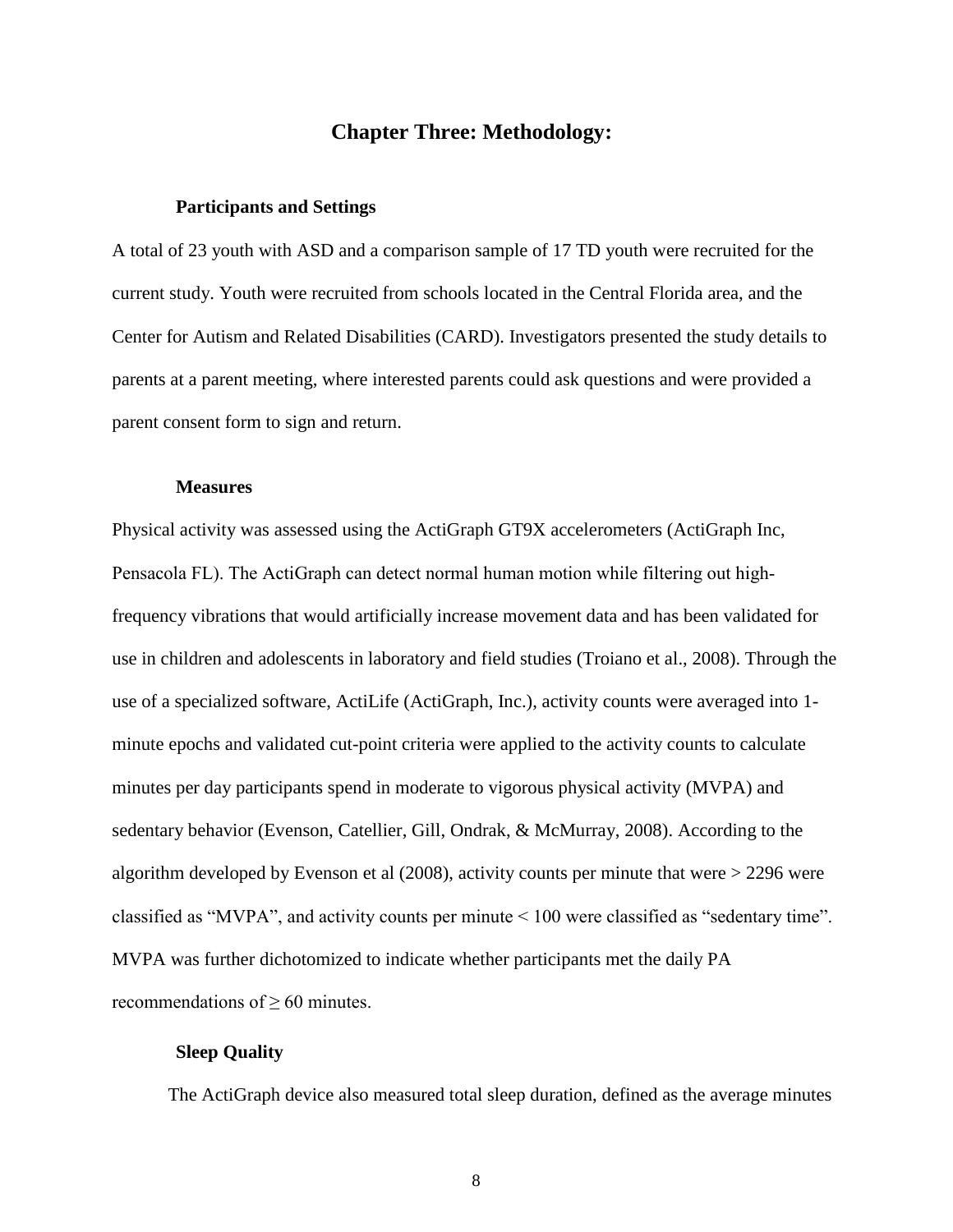of sleep per night, and sleep efficiency, which was defined as the percent of time spent asleep divided by the total time spent in bed. Similar to PA, data were run through the ActiLife software, and a validated algorithm (Cole et al., 1992) was applied to these data to calculate sleep duration and efficiency. Data was then dichotomized into whether participants met sleep recommendations ( $\geq$ 8 hours) and whether they were considered "efficient" sleepers ( $\geq$ 85%)

#### **Data Processing and Validation Criteria**

<span id="page-16-0"></span>For both PA and sleep quality, any periods of  $60+$  minutes of "0" activity counts were designated as "non-wear time" and removed from the analysis (Trost, Rosenkranz & Dzewaltowski, 2008). Participants were required to have at least four full days of data (1 weekend day, 3 weekdays) to be included in the final analysis (Hildebrand et al., 2014; Kim & Yun, 2009). The days showing a wear-time of less than 10 hours were removed from the analysis (Hildebrand et al., 2014; Matthews, Ainsworth, Thompson, & Bassett, 2008).

#### **Statistical analysis:**

<span id="page-16-1"></span>Descriptive statistics will be conducted to assess distribution patterns. Independent t-tests will be conducted to examine differences in TD youth vs youth with ASD. Chi-square tests were conducted to compare the amount of TD youth and youth with ASD who met the recommended levels of MVPA and sleep. Additionally, all quantitative statistics will be conducted with SAS 9.4 software with a significance level set at  $p<0.05$ .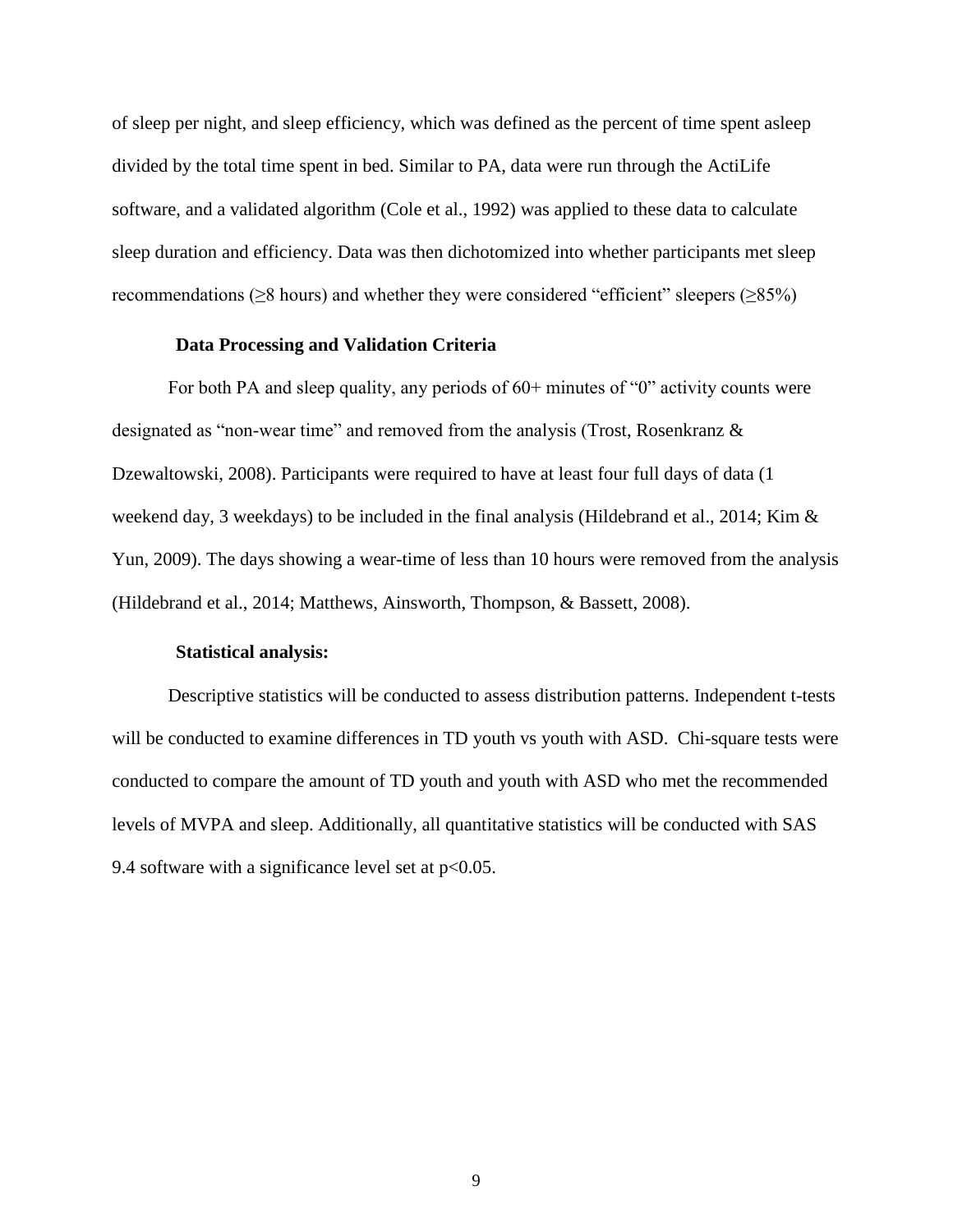### **Chapter Four: Results**

#### <span id="page-17-0"></span>**Participant Characteristics**

<span id="page-17-1"></span>A total of 23 children with ASD and 12 TD children were included in the final analyses. Demographic information for both youth with ASD and TD is displayed in Table 1. No significant differences existed between any of the participant characteristics assessed for both groups.

#### **Comparison of Health Behaviors between Youth with ASD and TD youth**

<span id="page-17-2"></span>The findings from this study indicated that youth with ASD had significantly greater minutes of SB compared to TD youth (454.2 vs. 366.5; p=0.02). Although not significantly different, a trend was observed towards TD youth accumulating a greater number of MVPA minutes per day compared to youth with ASD (127.7 vs. 97.29; p=0.08). For sleep efficiency, TD youth demonstrated significantly greater sleep efficiency compared to youth with ASD (93.53 vs. 84.31; p=0.0001), however, no significant differences existed for total sleep time between TD youth and youth with ASD  $(556.9 \text{ vs. } 486.2; \text{ p} = 026)$ .

#### **MVPA and Sleep Recommendations**

<span id="page-17-3"></span>The results of the chi-square tests indicated that a significantly higher number of TD youth met recommended MVPA levels (60+ minutes of daily MVPA) compared to youth with ASD (100% vs. 52%; p=0.003) (Table 3). No significant differences in sleep recommendations were observed between TD youth and youth with ASD (58% vs. 65%; p=0.69).

### **Correlations between Sleep Quality and Physical Activity**

<span id="page-17-4"></span>For youth with ASD, a negative correlation existed between minutes of MVPA and SB (r=-.58, p=0.003), however, there were no significant relationships among either MVPA and total sleep time ( $r = .24$ ,  $p = 0.29$ ) or efficiency ( $r = .02$ ,  $p = 0.95$ ). Similarly, no significant associations were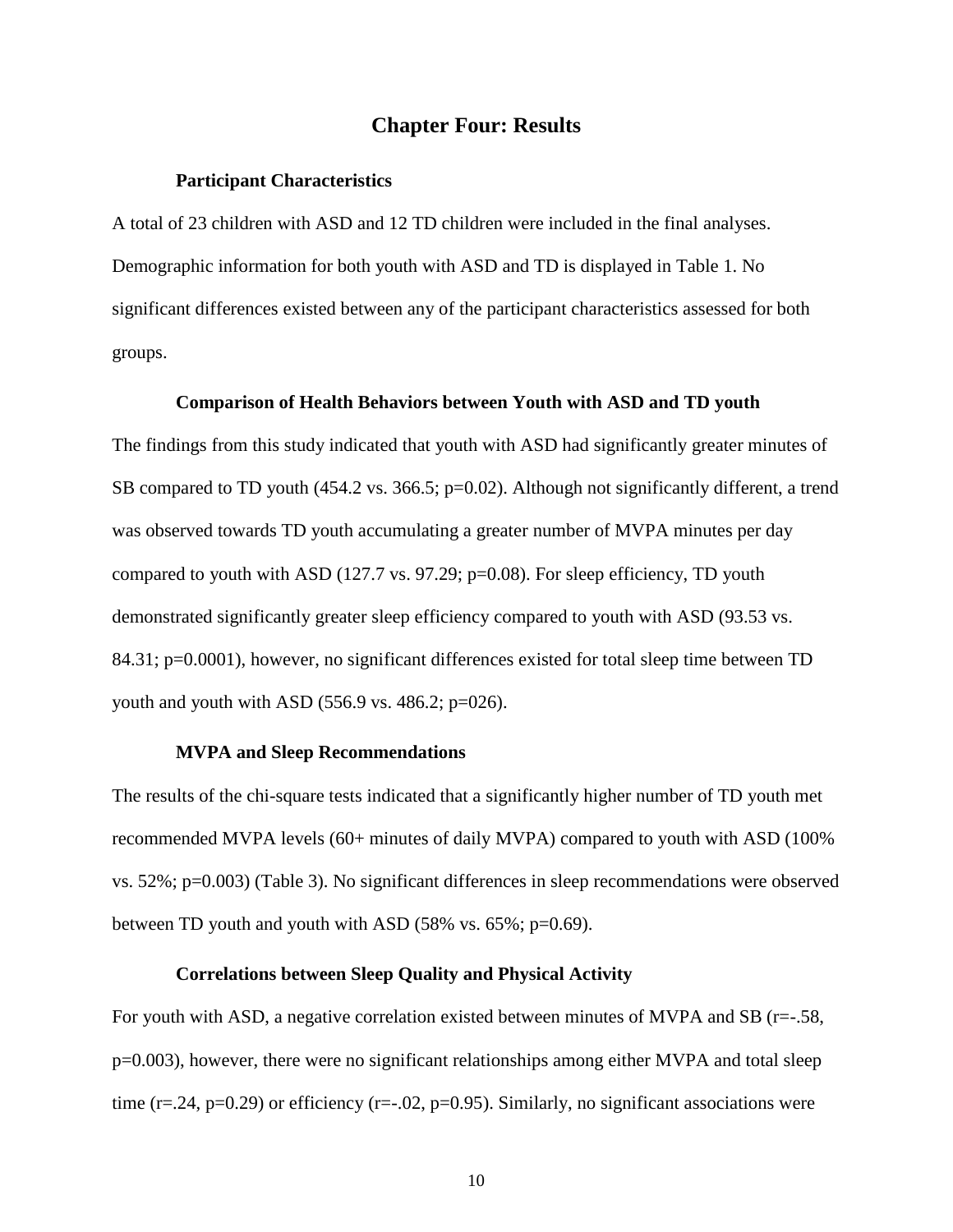found between either SB and total sleep time (r=-.001, p=0.97) or SB and sleep efficiency (r=- .19, p=0.4). For TD youth, a positive trend existed between MVPA and sleep efficiency (r=.46, p=0.1), however, there were no other associations between MVPA and total sleep time (r=.36,  $p=.26$  or SB and both total sleep time (r= $-.18$ , p=0.72) and sleep efficiency (r=.28, p=0.37). Additionally, there were no associations between MVPA and SB ( $r=-.09$ ,  $p=0.79$ ) in the TD group.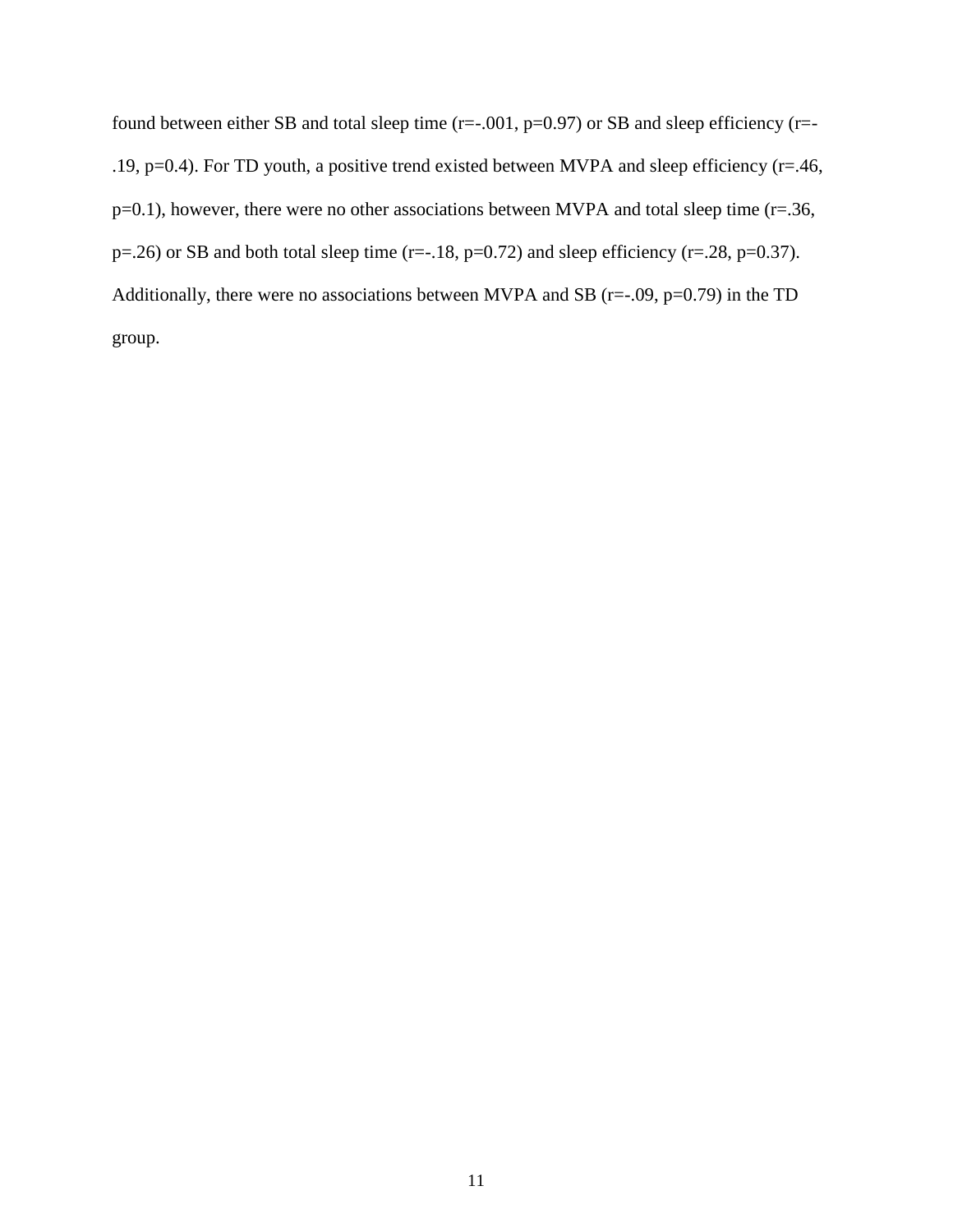### **Chapter Five: Conclusion and Future Research**

<span id="page-19-0"></span>The purpose of this study was to compare sleep and MVPA between a sample of youth with ASD and a sample of TD youth. It was hypothesized that youth with ASD would have significantly less minutes of MVPA, total sleep time, and sleep efficiency compared to TD youth, however youth with ASD would have greater minutes of SB. Additionally, it was hypothesized that significant correlations would exist between the activity variables and sleep quality in TD youth, however those relationships would not be observed in youth with ASD. The findings provide partial support for our hypotheses in that youth with ASD spent greater amounts of time in sedentary behavior and had less efficient sleep compared to TD youth, however no differences were observed in minutes of MVPA or total sleep time between the two groups. Additionally, while the results supported our hypothesis that there would be no relationship between activity and sleep in youth with ASD, our hypothesis that activity would be correlated with sleep in the TD population was not upheld. This may be partially related to the limited sample size, however, the exact reasons cannot be determined. Future research comparing relationship between activity and sleep in both general and special populations should consider possible confounding variables, such as environmental factors (e.g. neighborhood characteristics).

The findings from the current study differ from previous literature that indicates TD youth have greater amounts of MVPA and have better sleep quality compared to youth with ASD (Must et al). Several studies have reported that youth with ASD demonstrated poorer sleep efficiency and shorter sleep duration compared to TD youth, while the current study found that only sleep efficiency was better in TD youth compared to youth with ASD (Fletcher et al., 2016; Veatch et al., 2017). It can be speculated that perhaps there are other mediating or moderating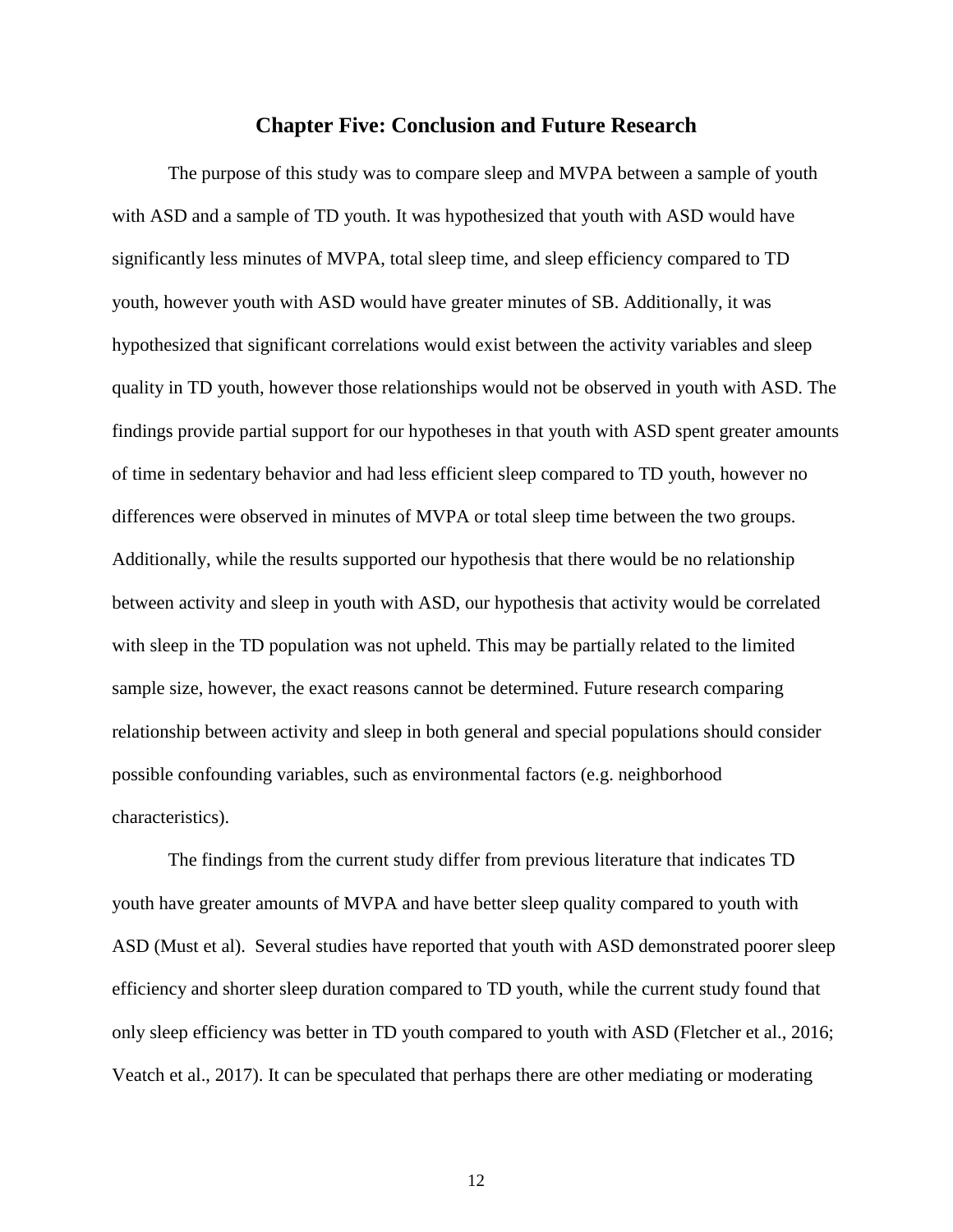factors that could account for the contrasting findings, such as ASD severity, medication usage, or the presence of additional comorbidities (e.g. depression), that may also affect health behaviors (Elrod and Hood, 2015). In fact, a meta-analysis conducted by Elrod and Hood (2015) found that individuals with ASD and co-occurring intellectual disabilities had significantly lower sleep duration compared to individuals with ASD, but no intellectual disabilities, and TD youth. Unfortunately, the current study did not account for co-morbidities, such as intellectual disabilities, however, the majority of the sample was classified as having "higher functioning" ASD, and therefore, it is unlikely that an intellectual disability was present.

One interesting finding was the difference in accelerometer wear-time compliance in youth with ASD and TD youth. These findings are in contrast to previous research conducted by Bandini et al (2013) who found that TD children had slightly higher compliance rates than youth with ASD (81% vs 66%), however, other studies have shown that wearable devices are welltolerated by youth with ASD, even among youth with tactile sensitivity. Hauck et al (2016) found that implementing specific strategies (e.g. incentives, parent reminders) may increase compliance with activity trackers in this population (Hauck, Ketcheson, & Ulrich, 2016). The current study emphasized the importance of wearing the devices to both the participants and their parents in ASD and TD groups. Additionally, participants were told that feedback information regarding their PA and sleep would be provided following the monitoring period, which may also have increased compliance. Interestingly, TD youth were more likely to demonstrate incompliance during the nighttime monitoring period. Although the reasons for this finding are unclear, the disproportionate rate of reported sleep disturbances among youth with ASD compared to their TD counterparts may provide insight regarding their high rate of wear time adherence during sleep periods. In other words, both participants with ASD and their parents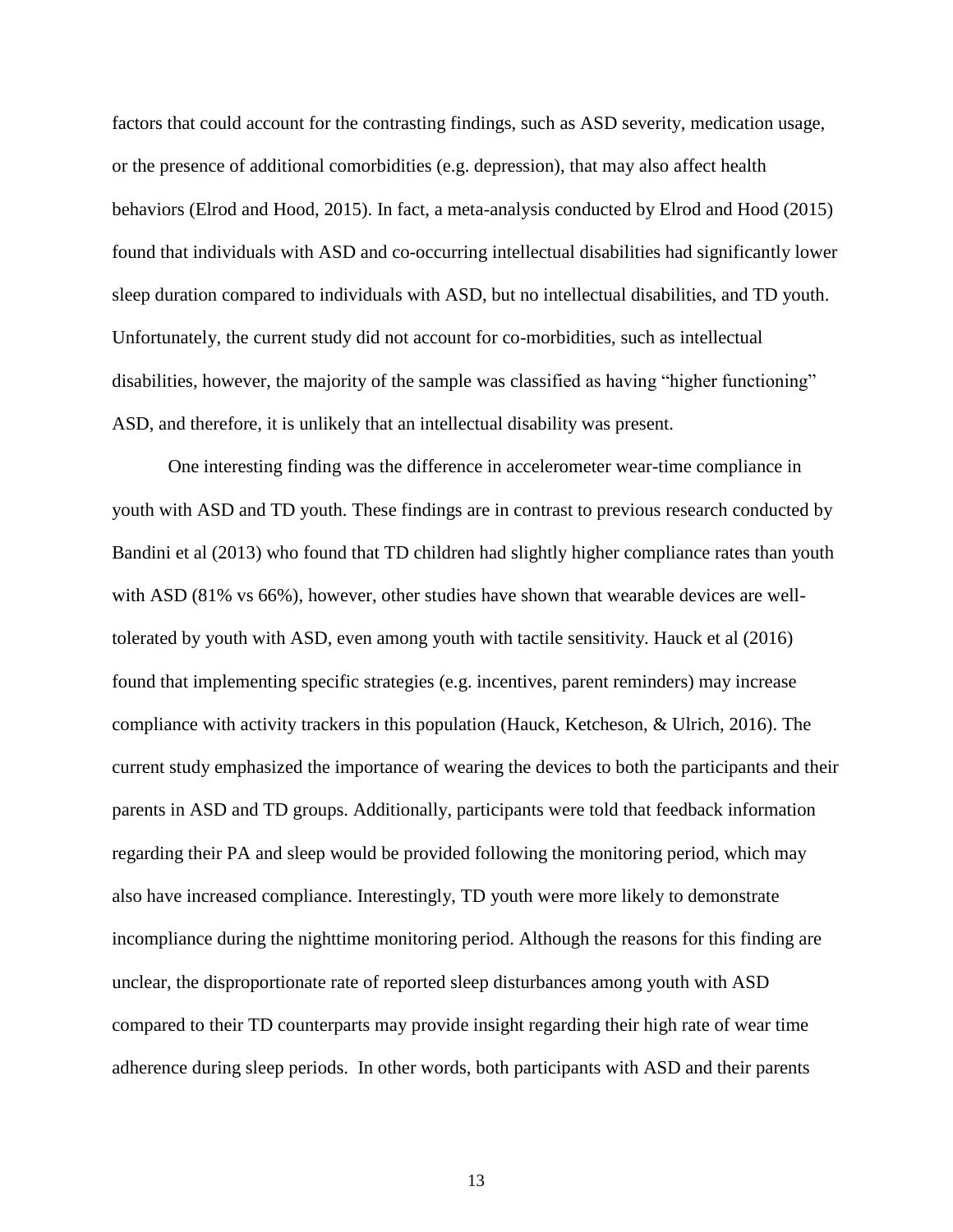may have been more interested in viewing their sleep report in order to better understand reasons for poor sleep. It should also be noted that the majority of previous studies utilized a waist-based placement (Leung, Siebert, & Yun, 2017), while the current study design had participants wear the device on their non-dominant wrist. While the waist-based placement may demonstrate greater accuracy compared to other placement areas, there is support from previous studies regarding the use of wrist-based protocols, with the major advantage being an increase in weartime adherence in youth with ASD (Leung et al., 2017). The current study utilizes a wrist-based placement for both youth with ASD and TD youth, therefore controlling for any differences that could result from accelerometer placement. However, it is important for future studies to further investigate differences in wrist-based vs waist-based placement of activity trackers in youth with ASD in order to compare accuracy and adherence in this population.

Several strengths of the study should be noted. This is one of the first studies to examine the relationship among sleep, SB, and MVPA in youth with ASD in comparison with TD youth. This study also utilizes objective measures to assess health behaviors. Additionally, the investigators worked with community organizations to recruit participants, and identify youth with severe ASD-related behaviors that were ineligible to participate in the current study. Several limitations should be noted as well. The sample size was small and may lack generalizability to other populations of youth with ASD, given the high average of MVPA in this sample. Additionally, the study was a cross-sectional design, and therefore causation cannot be determined. Evidence from both TD populations, and youth with ASD has indicated that a bidirectional relationship among sleep, SB, and MVPA may exist, however, future studies are needed to identify these relationships.

The current study offers several implications for future studies. First, the results from this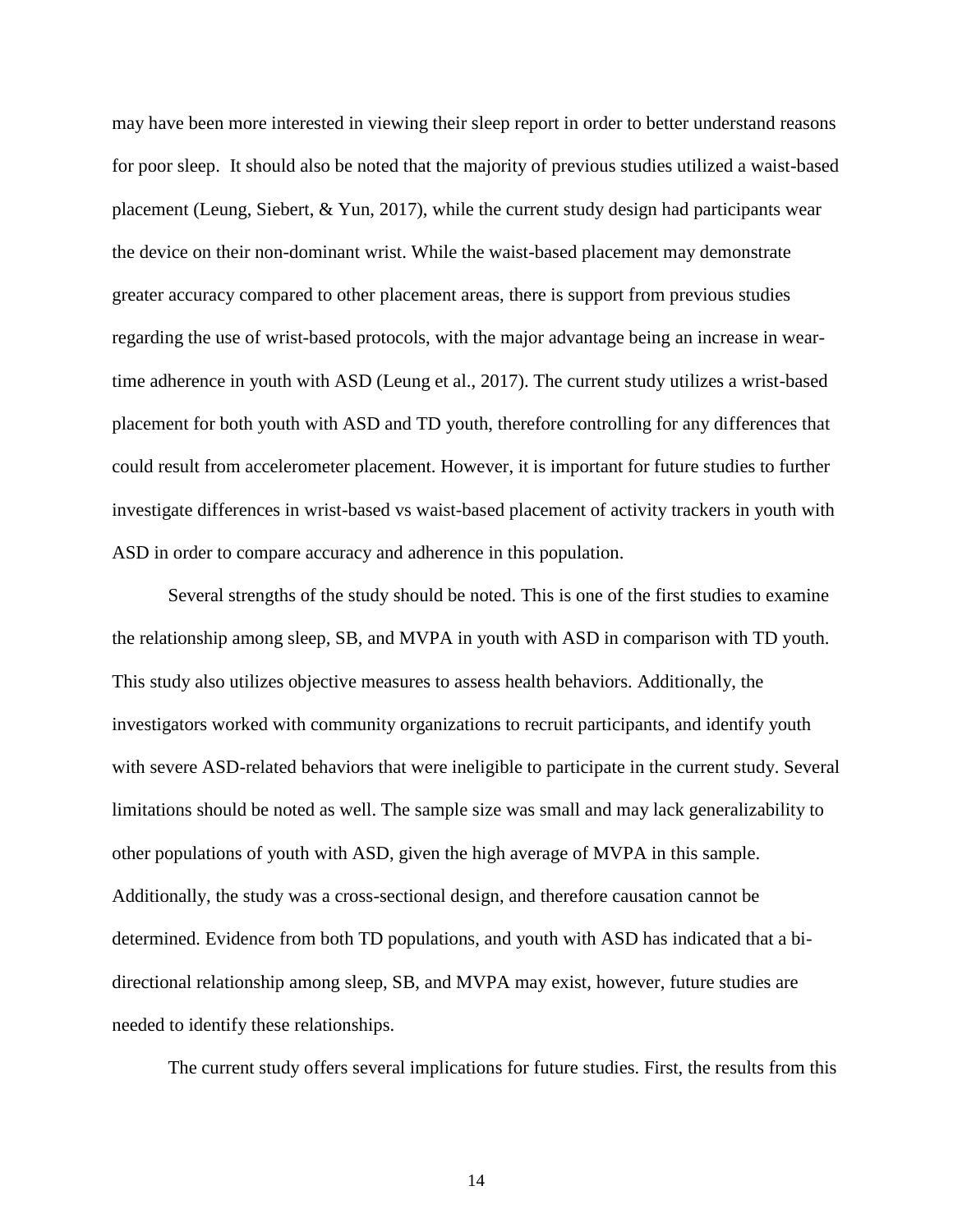study indicate that interventions for youth with ASD may need to concentrate on both decreasing SB, while promoting increases in MVPA. Although the average MVPA minutes per day was high, a smaller percentage of youth with ASD met the recommended levels of activity compared to TD youth, suggesting that while a few individuals had sufficient activity levels, several participants with ASD still failed to meet the recommended activity levels. Finally, although more research is warranted, it appears that youth with ASD may have better wear-time compliance than TD youth, suggesting that the use of accelerometers to measure health behaviors in youth with ASD may be a viable option for future studies.

Overall, the results of the current study demonstrated that youth with ASD may spend more time in sedentary behaviors, are less likely to meet MVPA recommendations, and have poorer sleep efficiency compared to TD youth. Future studies should utilize a prospective approach with larger sample to better determine causal mechanisms regarding these health behaviors. Overall, it appears that youth with ASD may benefit from lifestyle interventions aimed at improving sleep, increasing MVPA, and decreasing SB.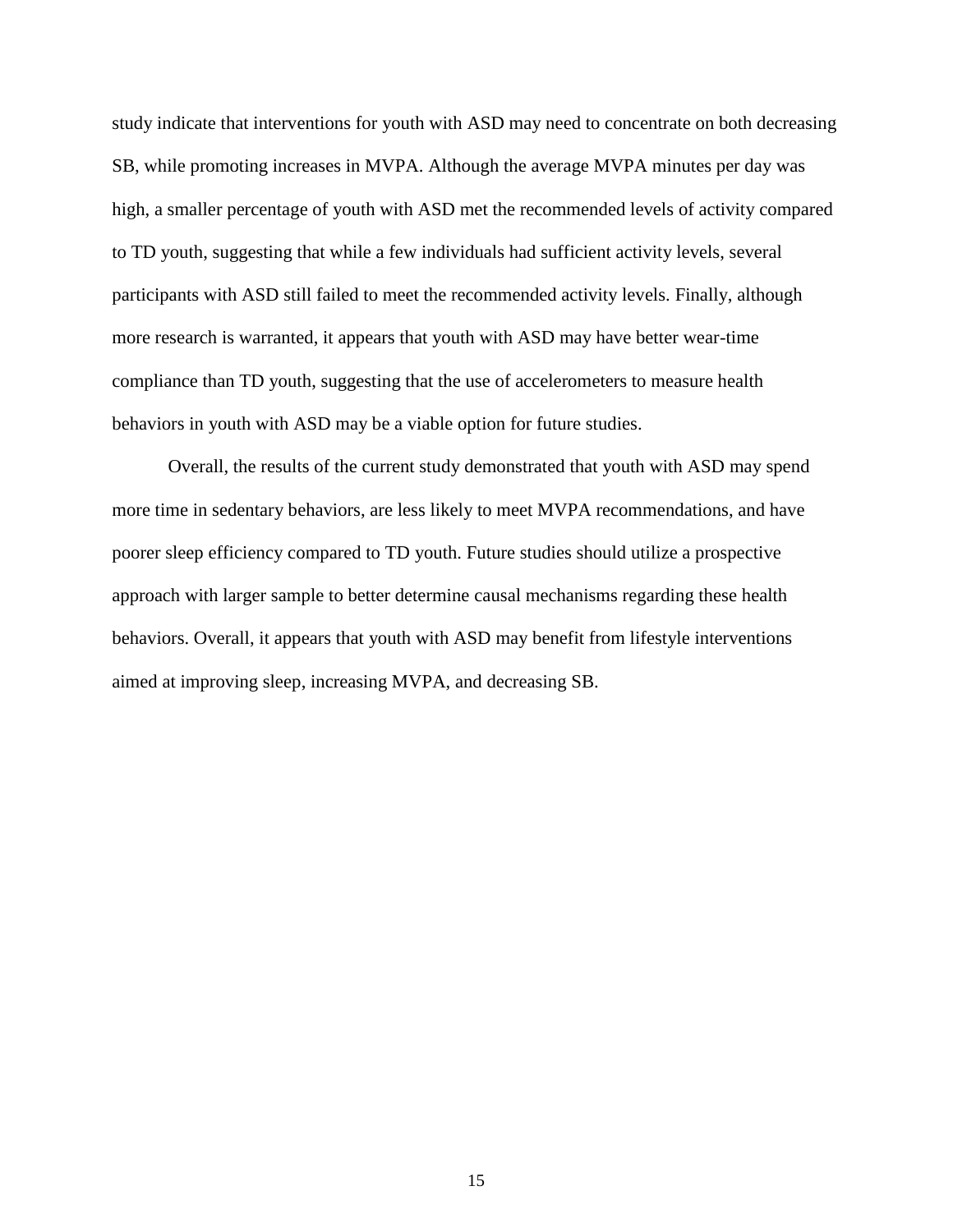## **List of Tables**

| Variables         | Youth with ASD | TD youth $(n=12)$ | p-value |
|-------------------|----------------|-------------------|---------|
|                   | $(n=23)$       |                   |         |
| Age $(yrs.)$      | 9.99(1.39)     | 10.33(.49)        | 0.17    |
| Males             | 15 (71%)       | 7(58%)            | 0.44    |
| White             | 13 (72%)       | 8(67%)            | 0.75    |
| Overweight $(285$ |                |                   | N/A     |
| BMI percentile) * | 9(64%)         |                   |         |
| Currently taking  | 5(28%)         |                   | N/A     |
| medication**      |                |                   |         |

<span id="page-23-1"></span><span id="page-23-0"></span>Table 1 Displays participant characteristics for both Youth with ASD and TD Children.

\*out of 15 youth

\*\*out of 18 youth

<span id="page-23-2"></span>Table 2 Compares Health Behaviors between TD Youth and Youth with ASD.

| Variables               | Youth with ASD | <b>TD</b> Youth | P-value |
|-------------------------|----------------|-----------------|---------|
| <b>MVPA</b>             | 97.29 (51.67)  | 127.7 (35.26)   | .08     |
| <b>SB</b>               | 454.2 (114.9)  | 366.5 (72.4)    | 0.02    |
| <b>Total Sleep Time</b> | 486.2 (89.07)  | 556.9 (200)     | 0.26    |
| Sleep Efficiency        | 84.31 (7.23)   | 93.53 (3.45)    | 0.0001  |

<span id="page-23-3"></span>Table 3 Recommendations.

| Variables       | Youth with ASD | TD Youth   | P-value |
|-----------------|----------------|------------|---------|
|                 | N(%            | $N$ $(\%)$ |         |
| Met MVPA        | 17(52%)        | 12 (100%)  | 0.003   |
| Recommendations |                |            |         |
| Met Sleep       | 15 (65%)       | 7(58%)     | 0.69    |
| Recommendations |                |            |         |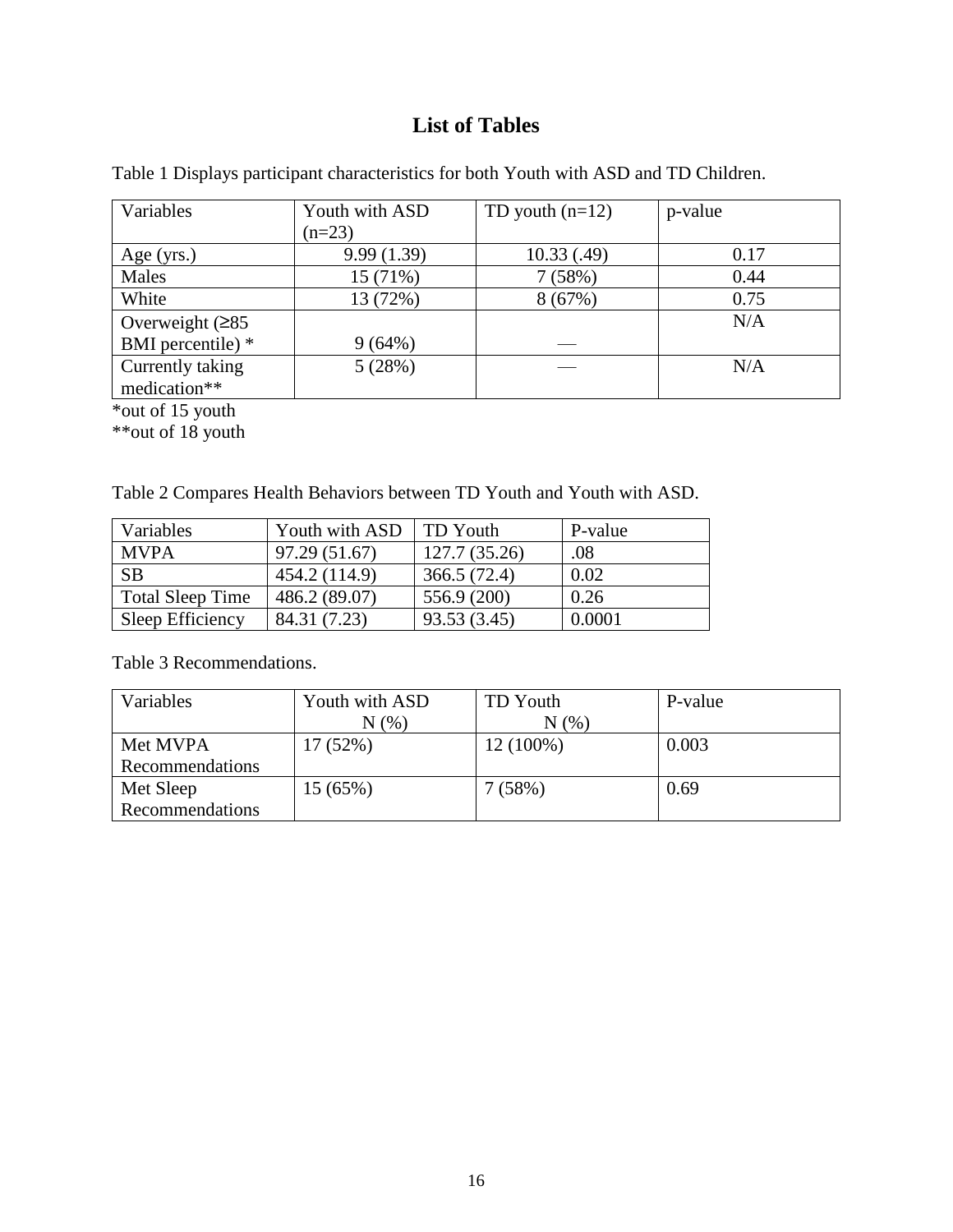### **References**

- <span id="page-24-0"></span>Anderson, J. L., & Cushing, S. (Eds.) (2013). The philosophy of Autism. New York, NY: Rowman & Littlefield Publishers.
- Bremer, E., Crozier, M., (Anderson and Cushing) & Lloyd, M. (2016). A systematic review of the behavioural outcomes following exercise interventions for children and youth with Autism Spectrum Disorder. Autism: The International Journal of Research and Practice, 20(8), 899-915.
- Center for Disease Control and Prevention, CDC. (2015, February 24). Autism Spectrum Disorder (ASD). <https://www.cdc.gov/ncbddd/autism/treatment.html>

Centers for Disease Control and Prevention, CDC. (2015, June 04). How much physical

activity do children need? <https://www.cdc.gov/physicalactivity/basics/children/index.htm>

Centers for Disease Control and Prevention, CDC. (2018, April 13). Physical

Activity. <https://www.cdc.gov/physicalactivity/index.html>

- Centers for Disease Control and Prevention, CDC. (2018, April 26). Autism Spectrum Disorder (ASD). <https://www.cdc.gov/ncbddd/autism/data.html>
- Centers for Disease Control and Prevention, CDC. (2018, May 17). Morbidity and Mortality Weekly Report (MMWR). Retrieved August 19, 2018, from https://www.cdc.gov/mmwr/volumes/67/ss/ss6706a1.htm#suggestedcitation

Fitzpatrick, M. (2009). Defeating Autism: A damaging delusion. New York, NY: Routledge.

Fournier, K., Hass, C., Naik, S., Lodha, N., & Cauraugh, J. (2010). Motor coordination in Au tism Spectrum Disorders: A synthesis and meta analysis. Journal of Autism and Developmental Disorders, 40(10), 1227-1240.

Garcia, J. M., Sirard, J. R., Deutsch, N. L., & Weltman, A. (2016). The influence of friends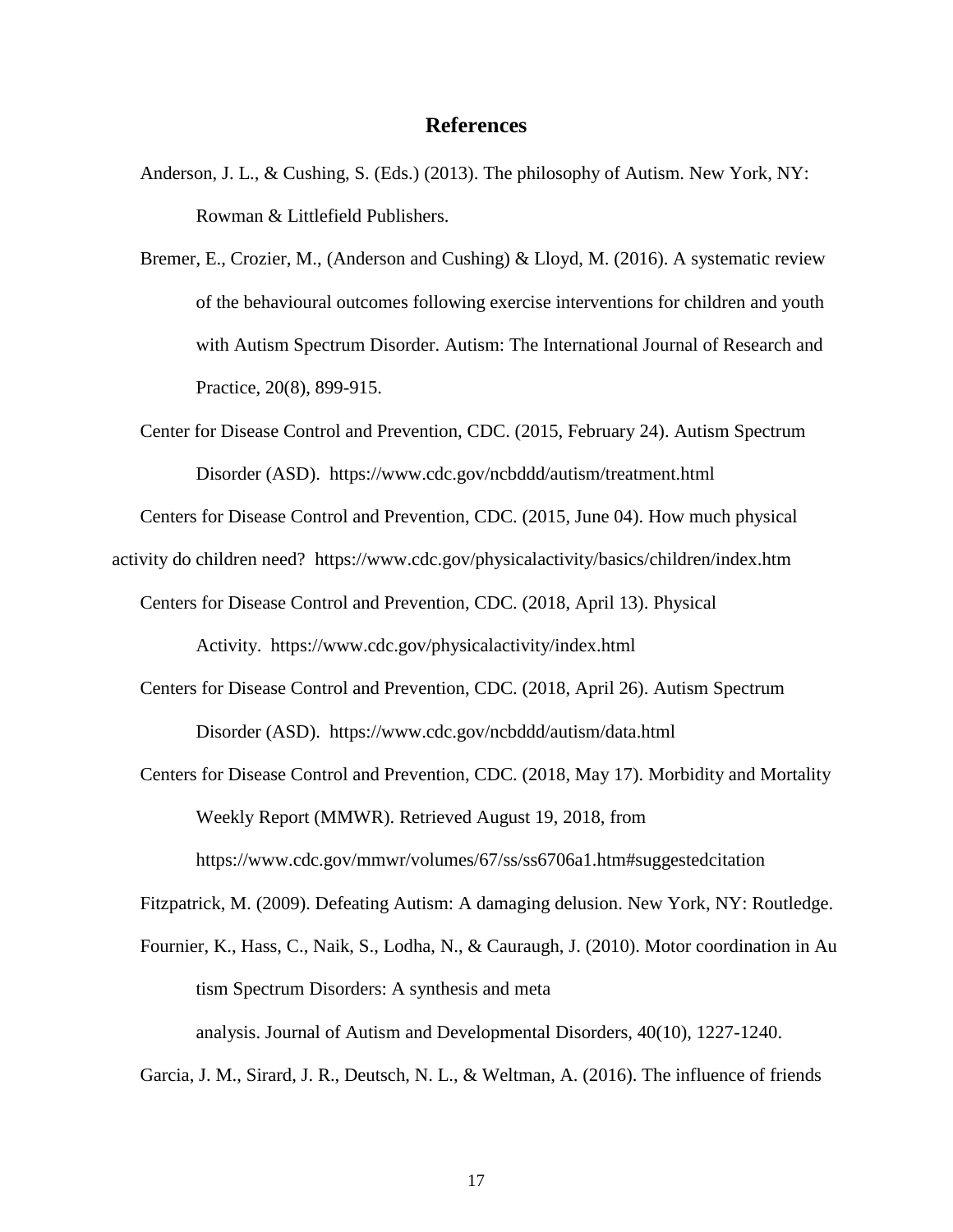and psychosocial factors on physical activity and screen time behavior in adolescents: A mixed-methods analysis. Journal of Behavioral Medicine, 39(4), 610-623.

- Healy, S., Judge, J. P., Block, M. E., & Kwon, E. H. (2016). Preparing Adapted Physical Edu cators to Teach Students with Autism: Current practices and future directions. Physic al Educator, 73(1), 97.
- HELPGUIDE. (n.d.). The mental health benefits of exercise: The exercise prescription for depression, anxiety, and stress. https://www.helpguide.org/articles/healthy-living/themental-health-benefits-of-exercise.htm
- Kohl, H. W., III, Cook, H, D. (2013). Physical Activity, Fitness, and Physical Education: Effects on Academic Performance. https://www.ncbi.nlm.nih.gov/books/NBK201501/
- Ketcheson, L., Hauck, J., & Ulrich, D. (2017). The effects of an early motor skill intervention on motor skills, levels of physical activity, and socialization in young children with Autism Spectrum Disorder: A pilot study. Autism: The International Journal of Research and Practice, 21(4), 481-492.
- Loomes, R., Hull, L., & Mandy, W. P. (2017, June). What is the male-to-female ratio in Autism Spectrum Disorder? A systematic review and metaanalysis. <https://www.ncbi.nlm.nih.gov/pubmed/28545751>
- Nieman, P. (2002). Psychosocial aspects of physical activity. <https://www.ncbi.nlm.nih.gov/pmc/articles/PMC2795619/>
- Oja, P., & Titze, S. (2011, September). Physical activity recommendations for public health: Development and policy context.

<https://www.ncbi.nlm.nih.gov/pmc/articles/PMC3405391/>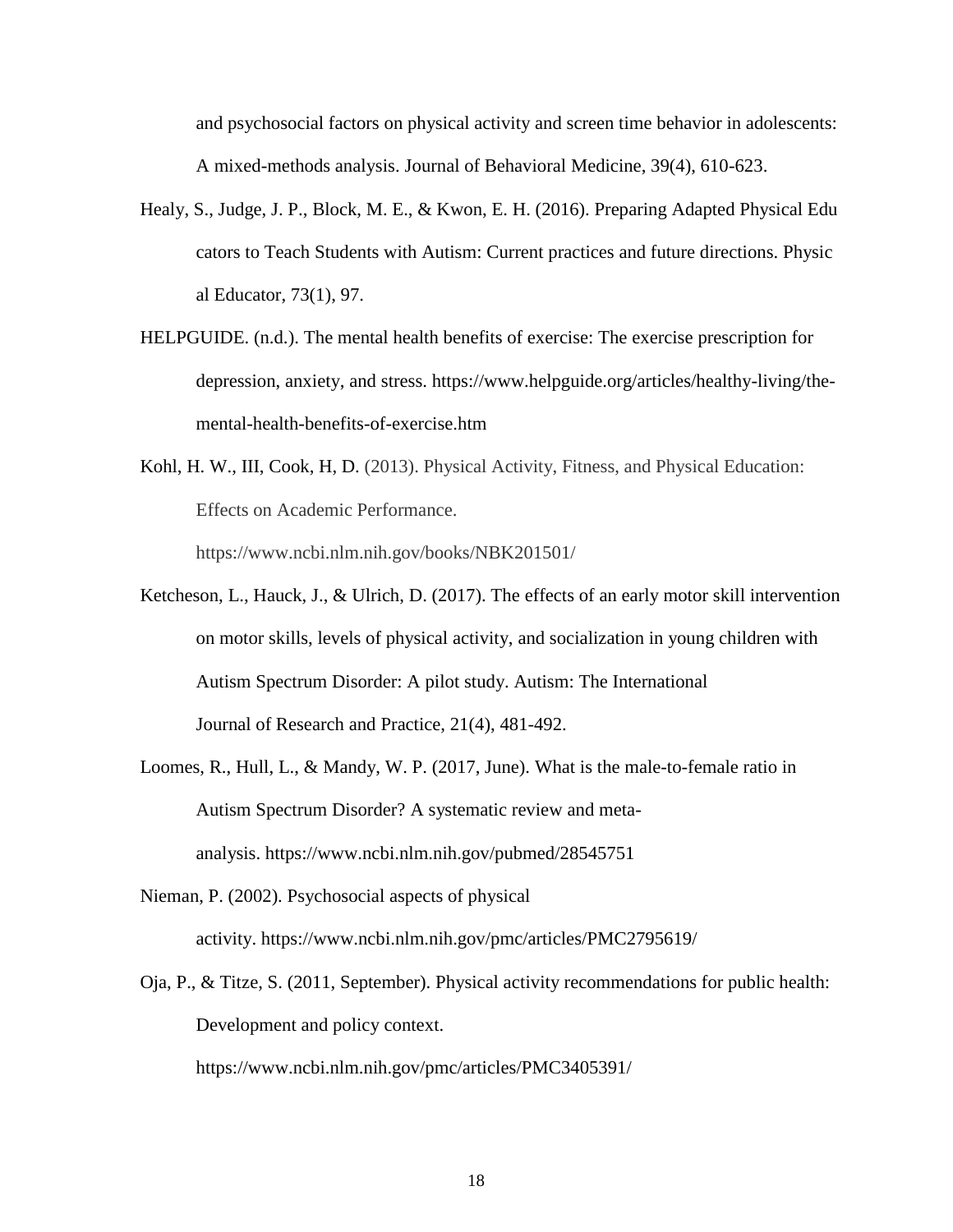- Pan, C. Y. (2008, August). Objectively measured physical activity between children with autism spectrum disorders and children without disabilities during inclusive recess settings in Taiwan. https://www.ncbi.nlm.nih.gov/pubmed/18157623
- Peeters, T. (1997). Autism: From theoretical understanding to educational intervention. London, UK: Whurr Publishers.
- Rotgers, F., & Maniacci, M. P. (2006). Antisocial personality disorder: A practitioner's guide to comparative treatments. New York, NY: Springer.
- Roth, I., & Rezaie, P. (2011). Researching the Autism Spectrum contemporary perspectives. Cambridge, UK: Cambridge University Press.
- Sowa, M., & Meulenbroek, R. (2012). Effects of physical exercise on autism spectrum disord ers: A meta-analysis. Research in Autism Spectrum Disorders, 6(1), 46‐57.
- Srinivasan, S., Pescatello, L., & Bhat, A. (2014). Current perspectives on physical activity and exercise recommendations for children and adolescents with Autism Spectrum Disorders. Physical Therapy, 94(6), 875-890.
- Stanish, H., Curtin, C., Must, A., Phillips, S., Maslin, M., et al. (2015). Enjoyment, barriers, and beliefs about physical activity in adolescents with and without Autism Spectrum Disorder. Adapted Physical Activity Quarterly, 32 (4), 302-317.
- Woodward, B. M., & Hogenboom, M. (2000). Autism: A holistic approach. Edinburgh, Scotland: Floris.
- Wright, J. (2015, September 10). Obesity takes heavy toll on children with Autism. [https://www.spectrumnews.org/news/obesity-takes-heavy-toll-on-children-with](https://www.spectrumnews.org/news/obesity-takes-heavy-toll-on-children-with-autism/)[autism/](https://www.spectrumnews.org/news/obesity-takes-heavy-toll-on-children-with-autism/)

Zachor, D. A., & Merrick, J. (2013). Understanding Autism Spectrum Disorder: Current